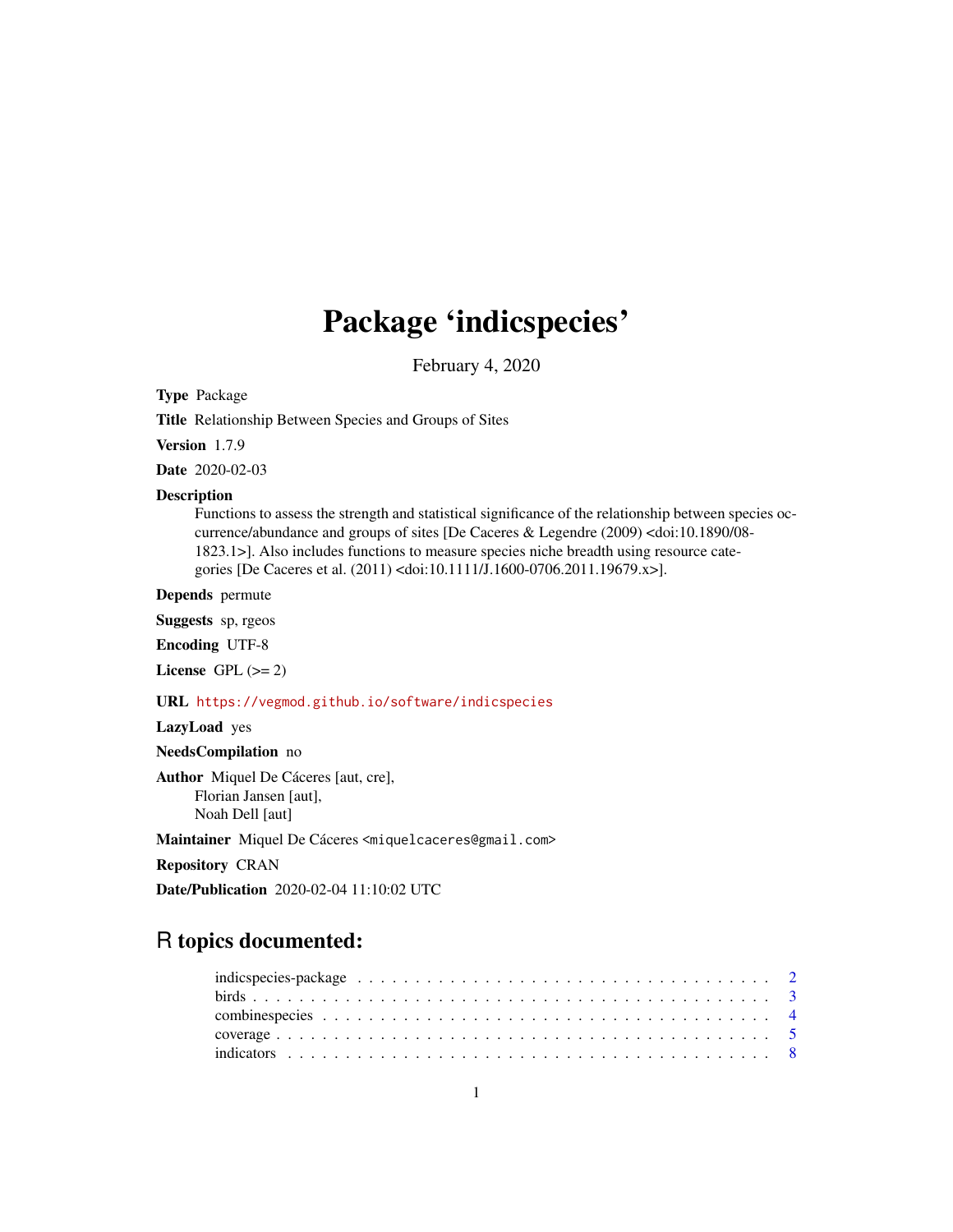# <span id="page-1-0"></span>2 indicspecies-package

| Index | 32 |
|-------|----|
|       |    |
|       |    |
|       |    |
|       |    |
|       |    |
|       |    |
|       |    |
|       |    |
|       |    |
|       |    |
|       |    |

indicspecies-package *Studying the statistical relationship between species and groups of sites*

# Description

This package provides a set of functions to assess the strength and statistical significance of the relationship between species occurrence/abundance and groups of sites. It is also possible to check the statistical significance of such associations. New functions have been added (previously distributed in 'resniche') which allow evaluate several niche metrics while accounting for distances between resources on the basis of the similar perception from species (De Cáceres et al. 2011).

# Details

| Package:  | indicspecies  |
|-----------|---------------|
| Type:     | Package       |
| Version:  | 1.7.7         |
| Date:     | 2019-05-20    |
| Depends:  | permute       |
| Suggests: | sp, rgeos     |
| License:  | $GPL$ $(>=2)$ |
| LazyLoad: | yes           |

Use [strassoc](#page-26-1) for assessing strength of associations and [signassoc](#page-24-1) to assess the statistical significance of the associations (De Cáceres & Legendre 2009). Much more complete functions are [multipatt](#page-10-1) (De Cáceres et al. 2010) and [indicators](#page-7-1) (De Cáceres et al. 2012). Read the package vignette using vignette("indicspeciesTutorial",package="indicspecies") to learn how to use this package.

# Author(s)

Miquel De Cáceres, Florian Jansen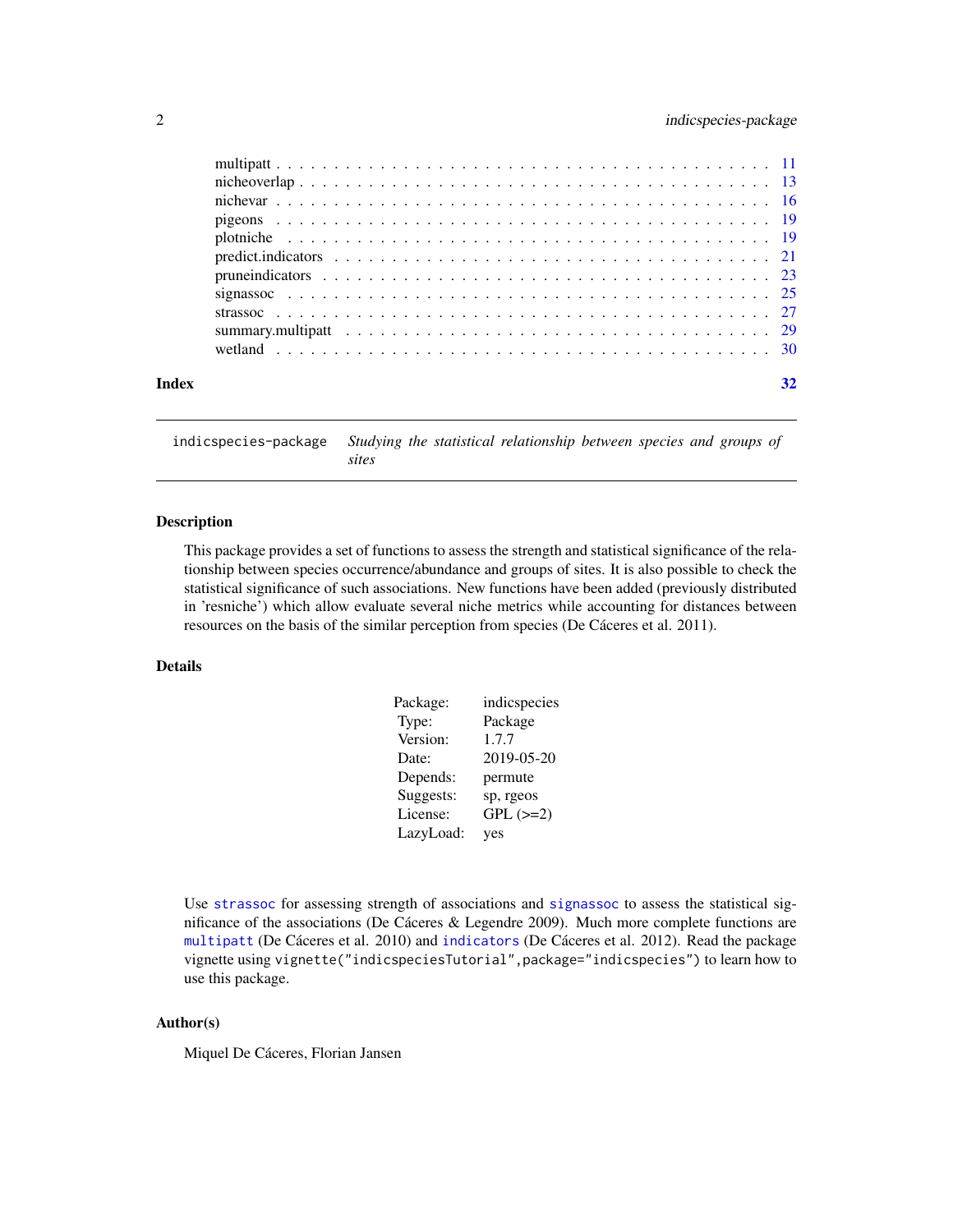#### <span id="page-2-0"></span>birds 3

Maintainer: Miquel De Cáceres <miquelcaceres@gmail.com>

# References

De Cáceres, M. and Legendre, P. 2009. Associations between species and groups of sites: indices and statistical inference. Ecology 90(12): 3566-3574.

De Cáceres, M., Legendre, P., Moretti, M. 2010. Improving indicator species analysis by combining groups of sites. Oikos 119(10): 1674-1684.

De Cáceres, M., Legendre, P., Wiser, S.K. and Brotons, L. 2012. Using species combinations in indicator analyses. Methods in Ecology and Evolution 3(6): 973-982.

De Cáceres, M., Sol, D., Lapiedra, O. and P. Legendre. (2011) A framework for estimating niche metrics using the resemblance between qualitative resources. Oikos 120: 1341-1350.

birds *Birds resource use data*

# Description

The resource use data for a set of 10 hypothetical bird species during two different seasons. There are five resource classes, and their relationships are given in matrix resourceD.

#### Usage

data(birds)

# Format

birdsbreed - a data frame containing the resource use of 10 birds for a set of five resources during the breeding season.

birdswinter - a data frame containing the resource use of 10 birds for a set of five resources during the winter season.

resourceD - a distance matrix (object of class [dist](#page-0-0)) containing the relationships between the five resources.

# Examples

data(birds)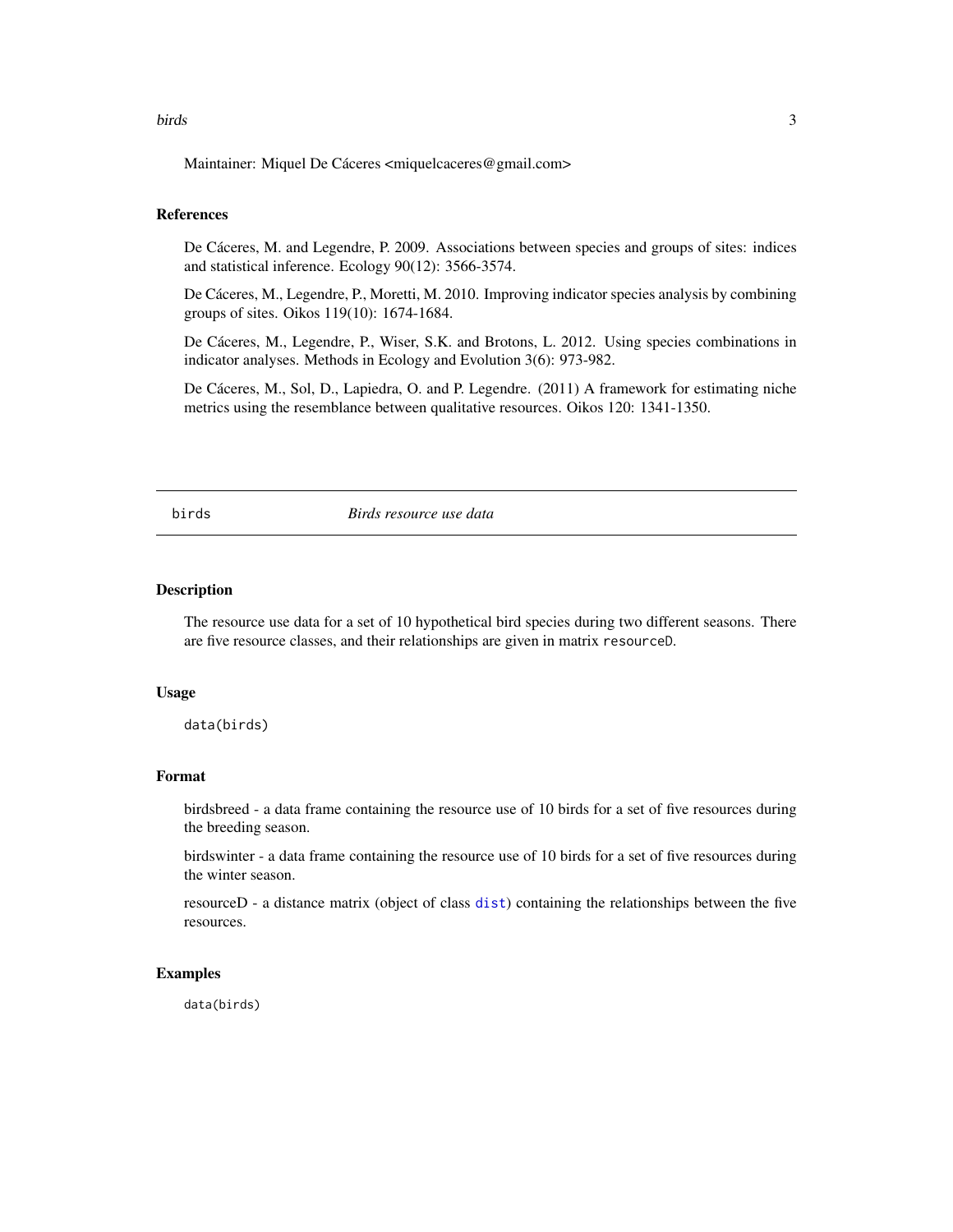<span id="page-3-0"></span>

#### Description

Creates species combinations to be used in indicator value analyses.

### Usage

```
combinespecies(X, min.order = 1, max.order = 3, min.occ = 1, FUN = min, verbose = FALSE,add.names = TRUE, ...)
```
#### Arguments

| X                    | A community data table with sites in rows and species in columns. This table<br>can contain either presence-absence or abundance data.                                                  |
|----------------------|-----------------------------------------------------------------------------------------------------------------------------------------------------------------------------------------|
| min.order, max.order |                                                                                                                                                                                         |
|                      | Minimum and maximum number of species conforming species combinations.                                                                                                                  |
| $min.$ occ           | Threshold for minimum occurrence. Combinations with lower values are not<br>kept.                                                                                                       |
| <b>FUN</b>           | Function to be calculated for all species forming the species combination. Ac-<br>cepted values are min, max, sum and mean.                                                             |
| verbose              | If TRUE, prints the results of each step.                                                                                                                                               |
| add.names            | If TRUE, adds the names of the species combinations to the output matrix.<br>Species combination names are lists of species concatenated using character<br>$^{\prime}$ + $^{\prime}$ . |
|                      | Additional arguments for function FUN.                                                                                                                                                  |

# Details

This function allows creating a data table where rows are sites and columns are combinations of species. Values for a given column of this matrix are derived from the abundance values of the species forming the corresponding combination. In particular, the abundance value for a given combination in a given site is equal to the value returned by function 'FUN' (normally the minimum) among the site values of all species forming the combination. The matrix 'XC' returned by this function can be used in functions [strassoc](#page-26-1) and [signassoc](#page-24-1). Alternatively, [indicators](#page-7-1) and related functions provide a more elaborated way to explore the indicator value of the simultaneous occurrence of sets of species (i.e. species combinations).

# Value

An list with:

cluded).

| XС          | A matrix containing the abundance/occurrence of each species combination.     |
|-------------|-------------------------------------------------------------------------------|
| $\sim$<br>U | A binary matrix describing the set of species forming each combination ('0'   |
|             | means that the species is not included, and '1' means that the species is in- |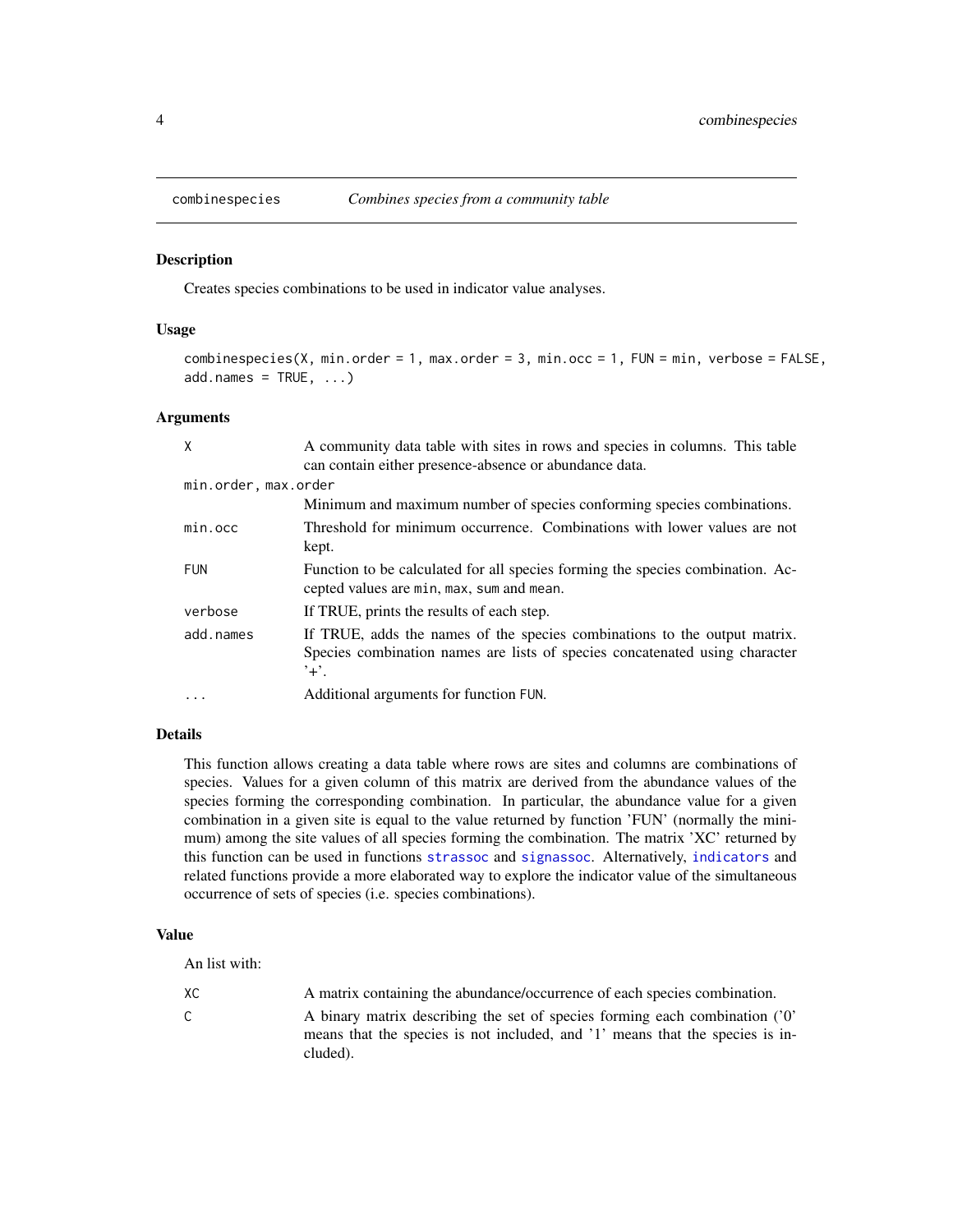#### <span id="page-4-0"></span>coverage 5 and 5 and 5 and 5 and 5 and 5 and 5 and 5 and 5 and 5 and 5 and 5 and 5 and 5 and 5 and 5 and 5 and 5 and 5 and 5 and 5 and 5 and 5 and 5 and 5 and 5 and 5 and 5 and 5 and 5 and 5 and 5 and 5 and 5 and 5 and 5 a

#### Author(s)

Miquel De Cáceres Ainsa, CTFC

#### References

De Cáceres, M., Legendre, P., Wiser, S.K. & Brotons, L (in preparation). Using species combinations in indicator analyses.

# See Also

[indicators](#page-7-1), [strassoc](#page-26-1), [signassoc](#page-24-1)

# Examples

library(stats)

data(wetland) ## Loads species data

## Create species combinations Y=combinespecies(X=wetland, max.order=3, min.occ=5, verbose=TRUE)

## Creates three site groups using kmeans wetkm = kmeans(wetland, centers=3)

## Calculate indicator value of species combinations for each of the three site groups strassoc(Y\$XC, cluster=wetkm\$cluster,func="IndVal.g")

## Calculate point biserial correlation value of species combinations ## for each of the three site groups strassoc(Y\$XC, cluster=wetkm\$cluster,func="r.g")

<span id="page-4-1"></span>coverage *Coverage of a set of indicators*

#### **Description**

Function coverage calculates the proportion of sites of the target site group where one or another indicator (a species or a species combination) is found. Parameters are used to select valid indicators before calculating coverage. Function plotcoverage plots the coverage against the positive predictive value threshold used to select indicators.

#### Usage

```
coverage(x, y=NULL, selection=NULL, minstat=NULL, At=NULL, Bt=NULL, type="stat",
alpha=NULL)
plotcoverage(x, y=NULL, by=0.05, type="stat", max.order=NULL, group = NULL,
alpha = NULL, add=FALSE, xlab=expression(A[t]), ...)
```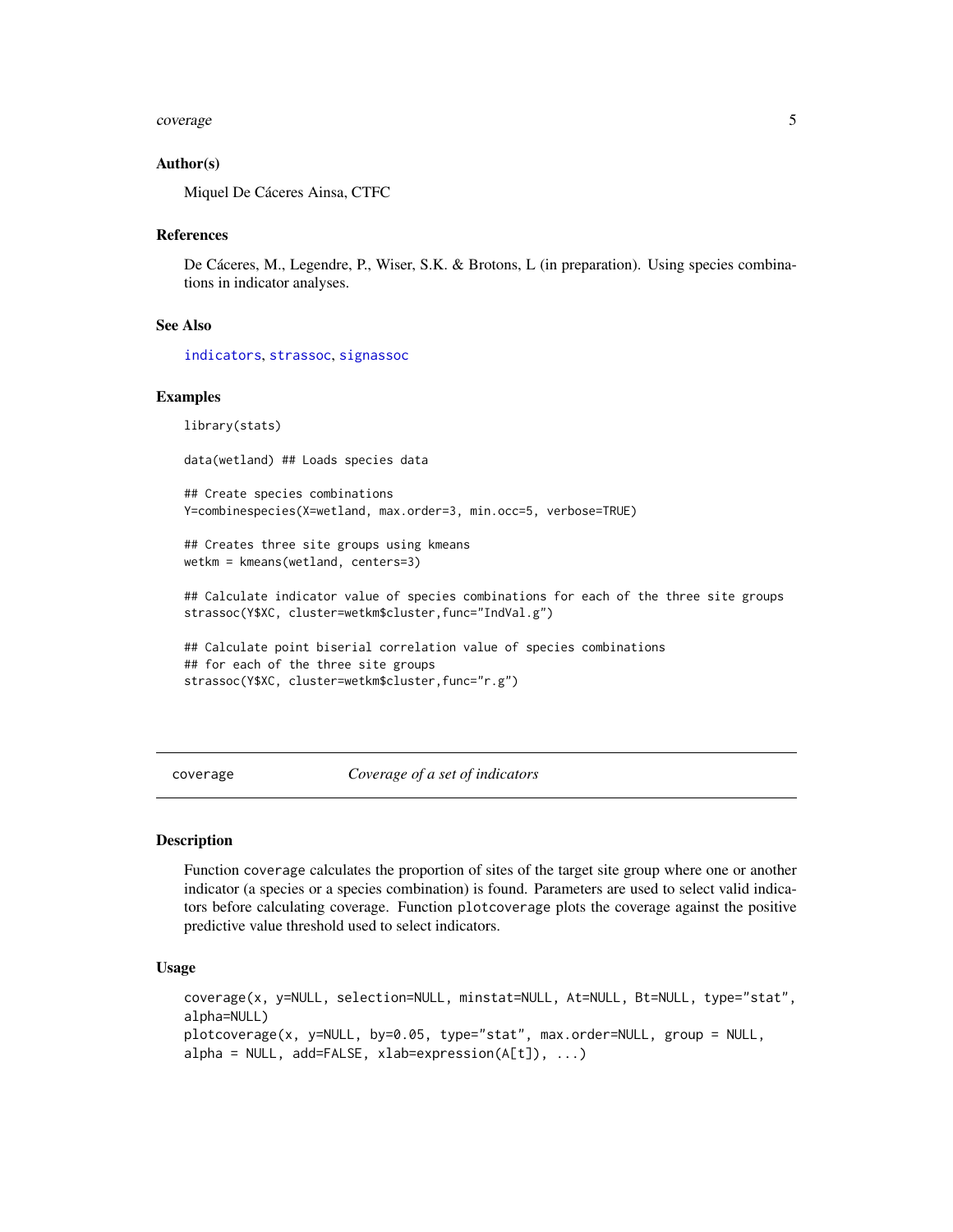#### <span id="page-5-0"></span>**Arguments**

| x         | An object of class 'indicators' or a community data table with sites in rows<br>and species in columns (in this second case, an object of class 'multipatt' must<br>be supplied for y).                                                                                                                                                                                                                                                                                                                                                                                                                                                                                     |
|-----------|-----------------------------------------------------------------------------------------------------------------------------------------------------------------------------------------------------------------------------------------------------------------------------------------------------------------------------------------------------------------------------------------------------------------------------------------------------------------------------------------------------------------------------------------------------------------------------------------------------------------------------------------------------------------------------|
| У         | An object of class 'multipatt'.                                                                                                                                                                                                                                                                                                                                                                                                                                                                                                                                                                                                                                             |
| selection | A logical vector restricting the set of indicators used to calculate the coverage.                                                                                                                                                                                                                                                                                                                                                                                                                                                                                                                                                                                          |
| minstat   | Minimum value of the statistic for selecting indicators.                                                                                                                                                                                                                                                                                                                                                                                                                                                                                                                                                                                                                    |
| At        | Minimum value of positive predictive value (A) for selecting indicators.                                                                                                                                                                                                                                                                                                                                                                                                                                                                                                                                                                                                    |
| Bt        | Minimum value for sensitivity (B) for selecting indicators.                                                                                                                                                                                                                                                                                                                                                                                                                                                                                                                                                                                                                 |
| alpha     | Significance level for selecting indicators.                                                                                                                                                                                                                                                                                                                                                                                                                                                                                                                                                                                                                                |
| type      | Specifies how to select indicators: (1) using the value of the statistic (type =<br>"stat"); (2) the lower bound of its confidence interval (type = "lowerCI"); or<br>(3) the upper bound of its confidence interval (type = "upperCI"). This param-<br>eter makes sense when the function is called using objects of class 'indicators'<br>and bootstrap confidence intervals are available for this object. Otherwise type<br>has no effect and the value of the statistic is used for selection. In function<br>coverage, the value of type applies to selection using minstat, At and Bt. In<br>function plotcoverage, the value of type applies to selection using At. |
| by        | Rate of increase in the predictive value threshold (At).                                                                                                                                                                                                                                                                                                                                                                                                                                                                                                                                                                                                                    |
| max.order | The maximum number of species conforming species combinations (allows ex-<br>amining the effects of increasing the order of combinations). This parameter is<br>only used when the function is called using objects of class 'indicators'.                                                                                                                                                                                                                                                                                                                                                                                                                                  |
| group     | Either an integer or a character string indicating the site group or site group<br>combination for which plot is desired. This parameter is only used when the<br>function is called using objects of class 'multipatt'.                                                                                                                                                                                                                                                                                                                                                                                                                                                    |
| add       | Flag indicating whether the function should draw on the existing plot.                                                                                                                                                                                                                                                                                                                                                                                                                                                                                                                                                                                                      |
| xlab      | Label for the x-axis.                                                                                                                                                                                                                                                                                                                                                                                                                                                                                                                                                                                                                                                       |
| .         | Additional plotting parameters that are passed to the plot function.                                                                                                                                                                                                                                                                                                                                                                                                                                                                                                                                                                                                        |

### Details

The coverage of a set of indicators was defined in De Cáceres et al. (2012) as the proportion of sites in a given site group where one or several indicators are found. This value allows assessing how often the site group will be able to be determined. If all indicators of a site group are rare, then the indication system will not be useful, regardless of how much restricted to the site group the indicators are. The coverage value is a generalization of quantity B of IndVal, that applies to a group of indicators instead of a single one. Function plotcoverage plots the coverage against the positive predictive value threshold (At) used to select indicators, as in De Cáceres et al. (2012). Functions coverage and plotcoverage can be executed using either an object of class 'indicators', or an object of class 'multipatt'. However, the parameters that apply to each case are slightly different. When using coverage and plotcoverage on objects of class 'multipatt' one is expected to calculate the coverage for those indicators that are significant (see alpha parameter), although other constraints to select valid indicators can be used. When using coverage and plotcoverage on objects of class 'indicators' one is expected to calculate the coverage for indicators that have values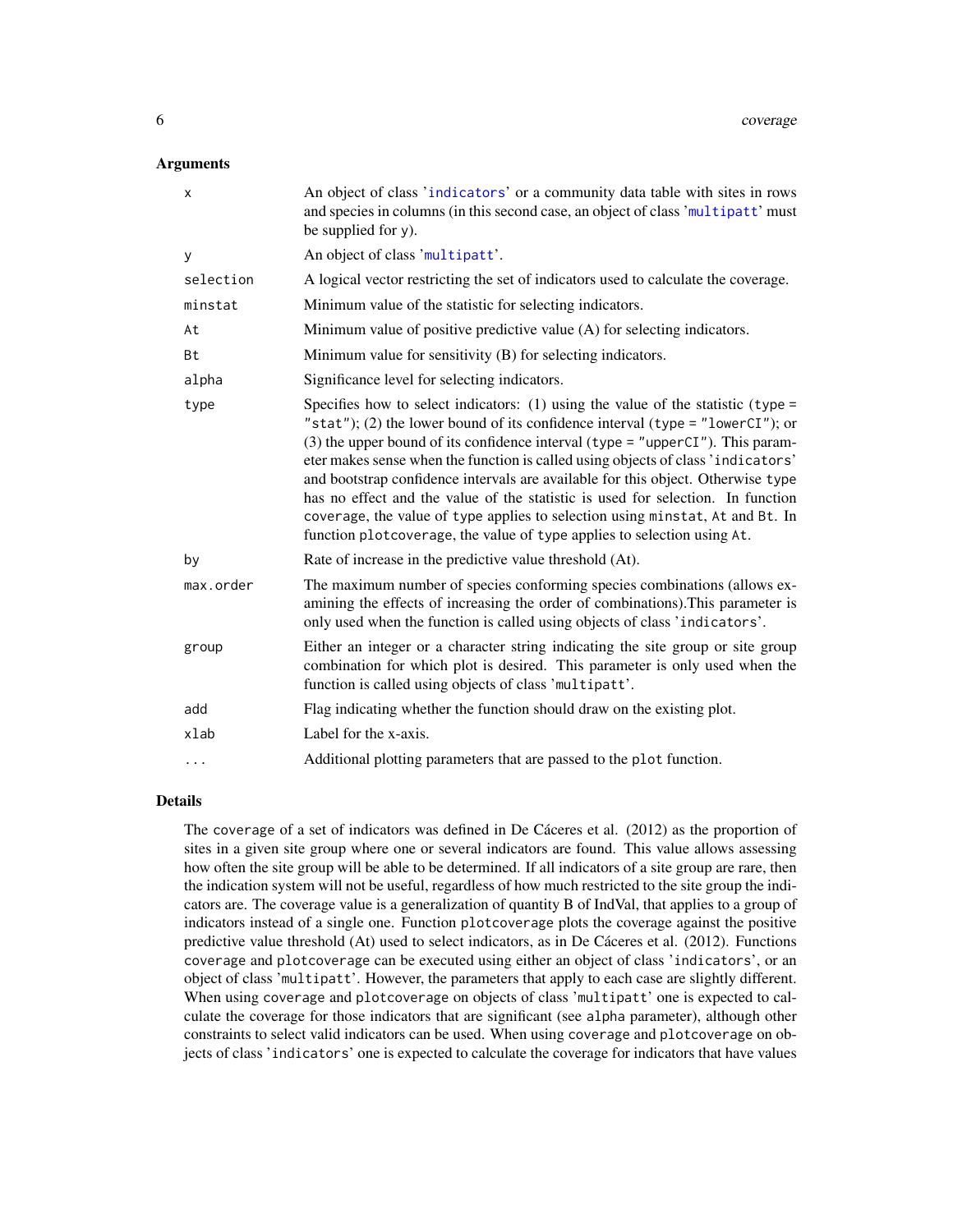#### <span id="page-6-0"></span>coverage 7 and 2008 and 2008 and 2008 and 2008 and 2008 and 2008 and 2008 and 2008 and 2008 and 2008 and 2008 and 2008 and 2008 and 2008 and 2008 and 2008 and 2008 and 2008 and 2008 and 2008 and 2008 and 2008 and 2008 and

of A larger than a specified threshold (see At parameter). In this latter case, it may be advisable to use stat="lowerCI", so that indicators with broad confidence intervals are not included in the selection.

#### Value

When used with an object of class 'indicators', function coverage returns the proportion of sites of the target site group where one or another indicator (species combination) is found. When used with an object of class 'indicators', function coverage returns a vector containing the coverage value for each site group or site group combination.

#### Author(s)

Miquel De Cáceres Ainsa, CTFC

#### References

De Cáceres, M., Legendre, P., Wiser, S.K. and Brotons, L. 2012. Using species combinations in indicator analyses. Methods in Ecology and Evolution 3(6): 973-982.

## See Also

[indicators](#page-7-1), [multipatt](#page-10-1), [pruneindicators](#page-22-1)

#### Examples

library(stats) data(wetland) ## Loads species data ## Creates three clusters using kmeans wetkm = kmeans(wetland, centers=3) ## Run indicator analysis with species combinations for the first group sc= indicators(X=wetland, cluster=wetkm\$cluster, group=1, verbose=TRUE, At=0.5, Bt=0.2) ## Determine the coverage of the selected set of indicators coverage(sc) ## Plot the coverage against the threshold At plotcoverage(sc) plotcoverage(sc, max.order=2, add=TRUE, lty=2) ## Runs the combination analysis using IndVal.g as statistic wetpt = multipatt(wetland, wetkm\$cluster, control = how(nperm=999)) ## Determines the coverage for each site group combination coverage(wetland, wetpt, alpha = 0.05)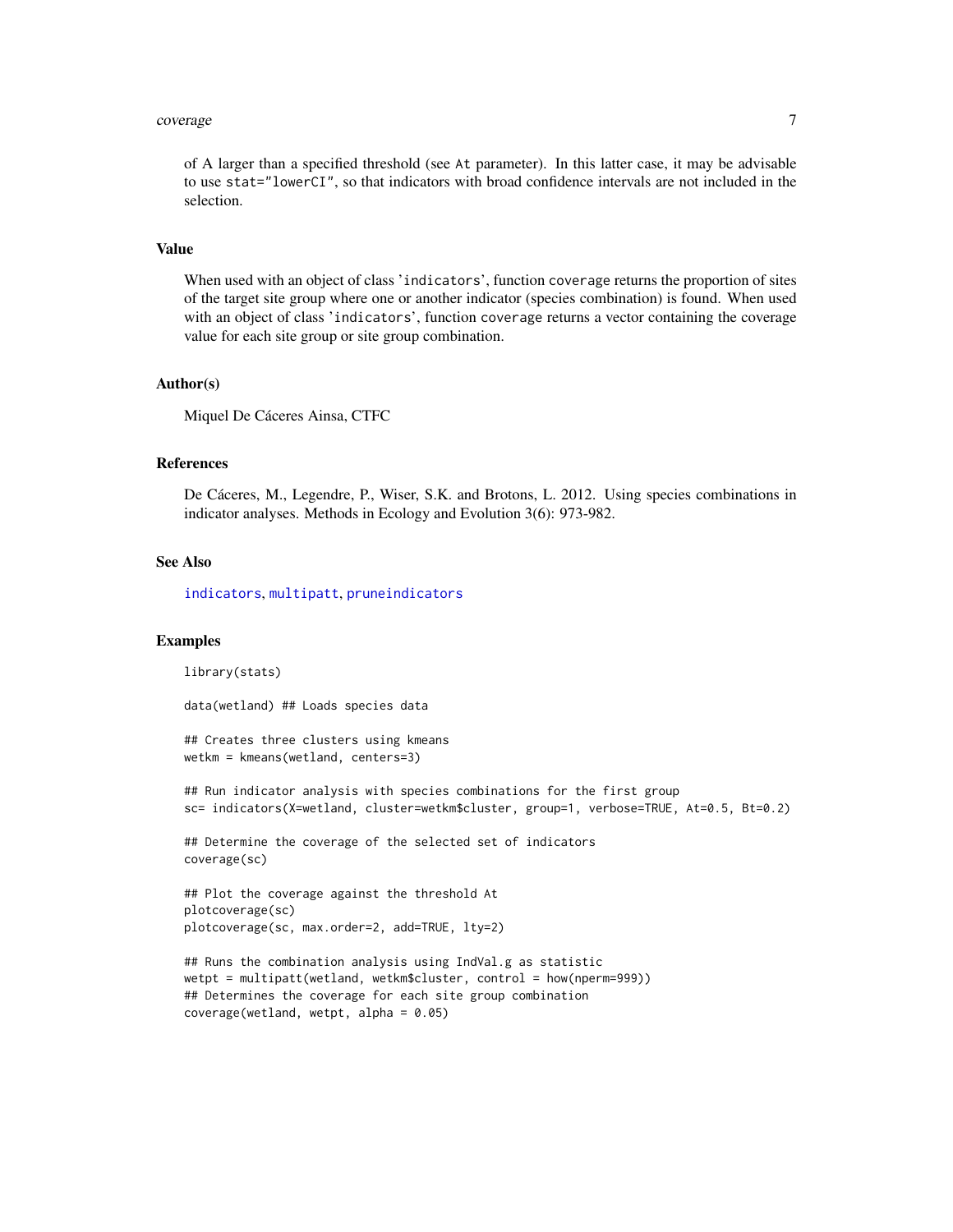<span id="page-7-1"></span><span id="page-7-0"></span>

### Description

Determines the indicator value of species combinations.

# Usage

```
indicators(X, cluster, group, func="IndVal", min.order = 1, max.order=5,
           max.indicators=NULL, At=0, Bt=0, sqrtIVt=0,
          control = how(), permutations = NULL, print.perm = FALSE,
           nboot.ci=NULL, alpha.ci=0.05, XC=TRUE, enableFixed = FALSE,
           verbose = FALSE)
## S3 method for class 'indicators'
print(x, At=0, Bt=0, sqrtIVt=0, alpha = 1.0, selection=NULL, confint=FALSE,...)
## S3 method for class 'indicators'
plot(x, type="sqrtIV", maxline=TRUE,...)
## S3 method for class 'indicators'
summary(object,...)
```
# Arguments

| X                    | A community data table with sites in rows and species in columns. This table<br>can contain either presence-absence or abundance data. |
|----------------------|----------------------------------------------------------------------------------------------------------------------------------------|
| $\times$             | An object of class 'indicators'.                                                                                                       |
| object               | An object of class 'indicators'.                                                                                                       |
| cluster              | A vector containing the classification of sites into site groups.                                                                      |
| group                | The label corresponding to the target site group.                                                                                      |
| min.order, max.order |                                                                                                                                        |
|                      | Minimum and maximum number of species conforming species combinations.                                                                 |
|                      | max. indicators Maximum number of valid indicators to be kept. If NULL, then all valid indicators<br>are kept.                         |
| func                 | The indicator value variant to be used, either "IndVal" (non-equalized) or "Ind-<br>Val.g" (group-equalized).                          |
| At                   | Threshold for positive predictive value used to select valid indicators. Combi-<br>nations with lower values are not kept.             |
| Bt                   | Threshold for sensitivity used to select valid indicators. Combinations with<br>lower values are not kept.                             |
| sqrtIVt              | Threshold for (square root of) indicator value. Combinations with lower values<br>are not kept.                                        |
| alpha                | Threshold for statistical significance of indicator value. Combinations with<br>higher p-values are not kept.                          |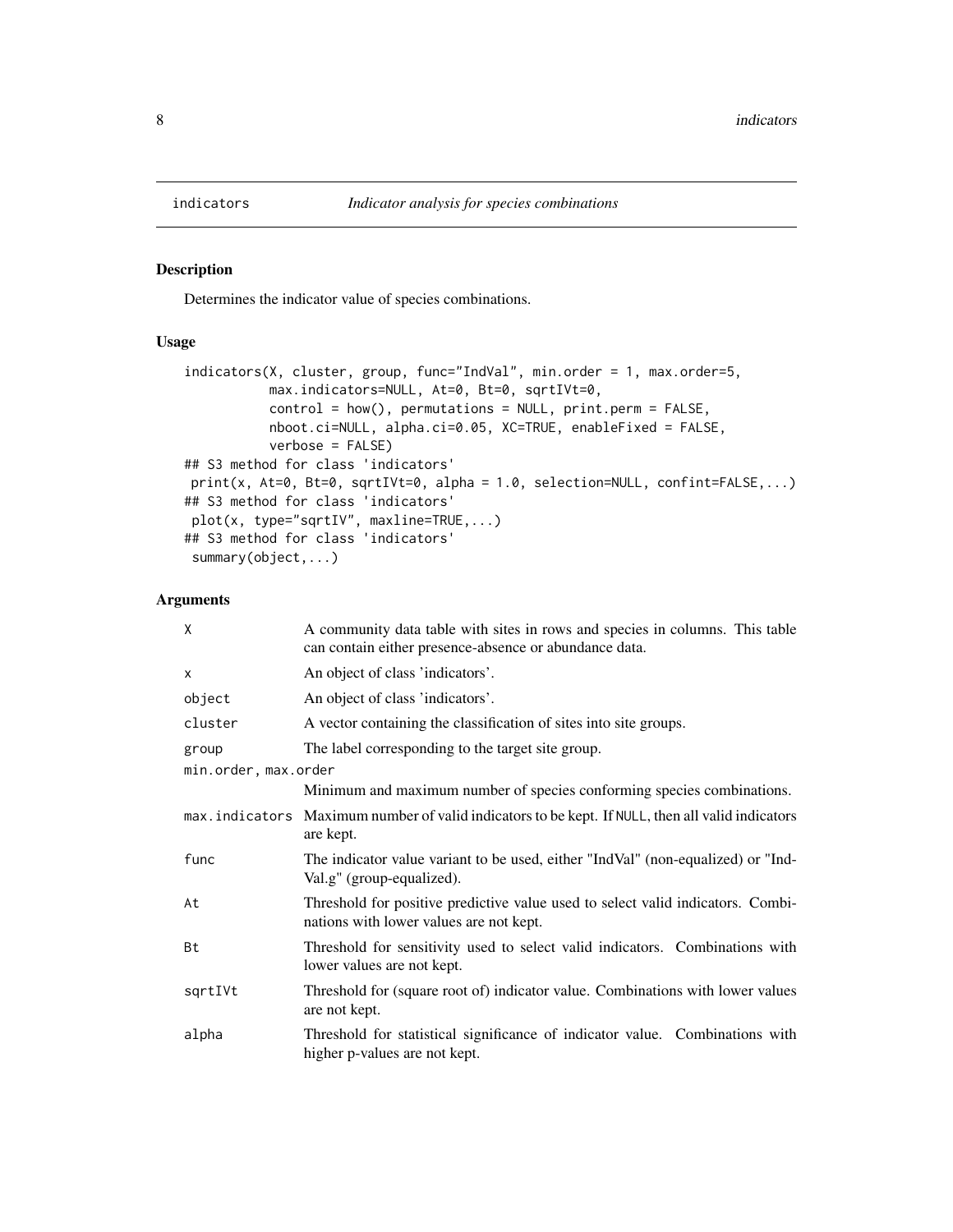#### <span id="page-8-0"></span>indicators 9

| control      | a list of control values describing properties of the permutation test design, as<br>returned by a call to how.                                                                                                                            |
|--------------|--------------------------------------------------------------------------------------------------------------------------------------------------------------------------------------------------------------------------------------------|
| permutations | a custom matrix of permutations, to be used if control = NULL, with permuta-<br>tions in rows and site indices in columns.                                                                                                                 |
| print.perm   | If TRUE, prints permutation numbers after each set of 100 permutations.                                                                                                                                                                    |
| nboot.ci     | Number of bootstrap samples for confidence intervals. If $n$ hboot.ci = NULL then<br>confidence intervals are not estimated.                                                                                                               |
| alpha.ci     | Error in confidence intervals.                                                                                                                                                                                                             |
| ХC           | If TRUE, outputs the abundance/occurrence matrix of species combinations.                                                                                                                                                                  |
| enableFixed  | If TRUE, uses species that occur in all sites as fixed elements and creates com-<br>binations with the remaining ones.                                                                                                                     |
| verbose      | If TRUE, prints the results of each step.                                                                                                                                                                                                  |
| selection    | A logical vector used to restrict, a priori, the species combinations to be printed.                                                                                                                                                       |
| confint      | Flag to indicate that confidence interval bounds are desired when printing.                                                                                                                                                                |
| type         | Statistic to plot. Accepted values are "IV" (indicator value), "sqrtIV" (square<br>root of indicator value), "A", "LA", "UA", (positive predictive value and confi-<br>dence limits), "B", "LB", "UB" (sensitivity and confidence limits). |
| maxline      | Flag to indicate whether a line has to be drawn joining the maximum values for<br>each order of combinations.                                                                                                                              |
| $\cdots$     | Additional arguments for functions print, summary or plot.                                                                                                                                                                                 |

# Details

Function indicators creates explores the indicator value of the simultaneous occurrence of sets of species (i.e. species combinations). The method is described in De Cáceres et al. (2012) and is a generalization of the Indicator Value method of Dufrêne & Legendre (1997). The minimum and maximum number of species conforming the species combination can be controlled using min.order or max.order. For each combination of species it determines its positive predictive value (A), sensitivity (B) and the square root of indicator value (sqrtIV). Statistical significance of indicators for the target site group is determined by internal calls to function [signassoc](#page-24-1). Additionally, if nboot.ci is not null then bootstrap confidence intervals are determined with the specified alpha level, as explained in De Cáceres & Legendre (2009). The combinations to be kept can be restricted to those whose positive predictive value, sensitivity and/or indicator value are equal or greater than input thresholds. Function print allows printing the results in a nice table, whereas summary provides information about candidate species, combinations and coverage of the set of indicators. Function plot draws the statistics against the order (i.e. the number of species) of the combination.

#### Value

An object of class indicators with:

| candidates  | The vector of initial candidate species.                 |
|-------------|----------------------------------------------------------|
| finalsplist | The vector of species finally selected for combinations. |
| C.          | A matrix describing all the combinations studied.        |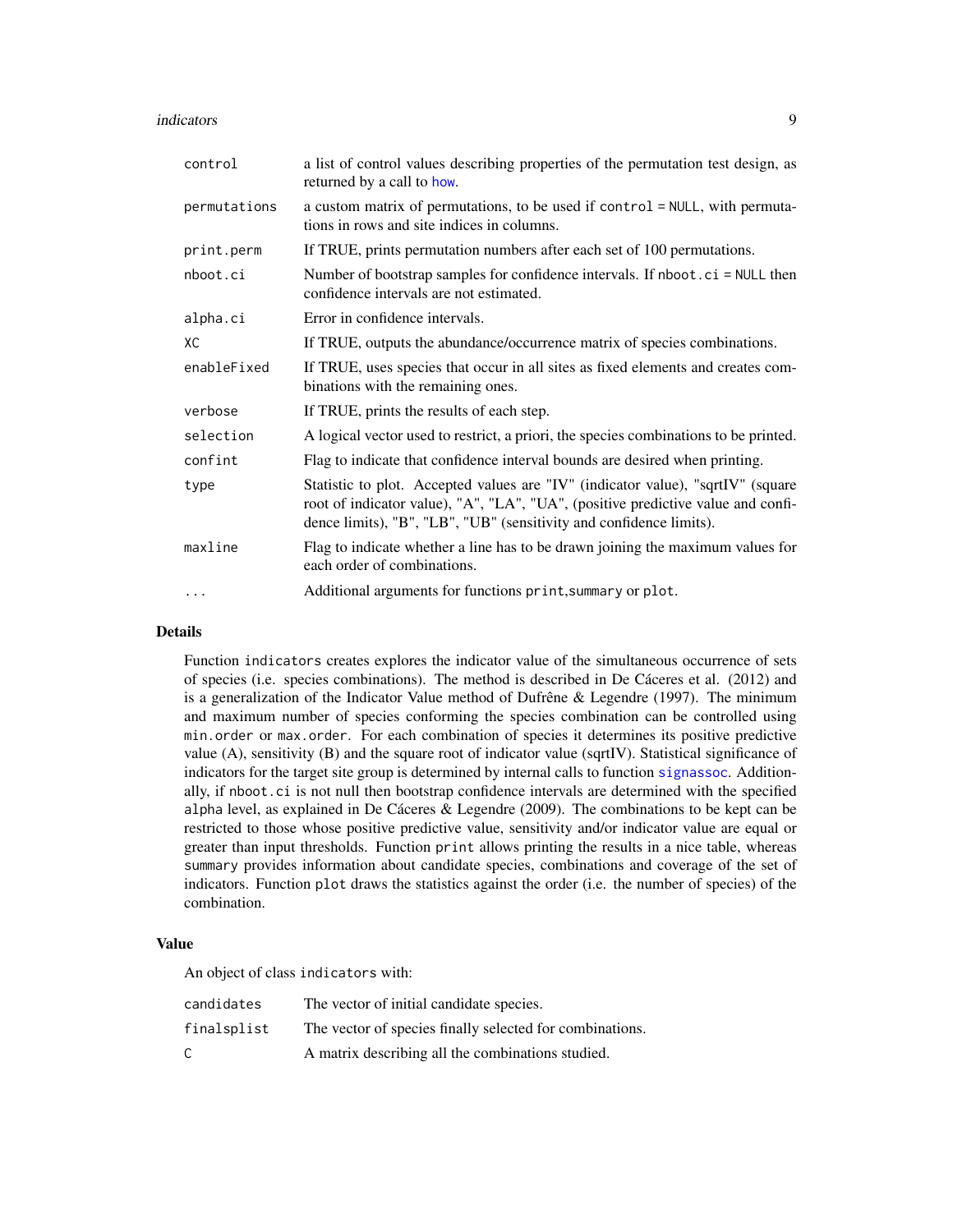<span id="page-9-0"></span>

| XC        | A matrix containing the abundance/occurrence of each species combination.                                                                                    |
|-----------|--------------------------------------------------------------------------------------------------------------------------------------------------------------|
| A         | Positive predictive power of species combinations. If nboot is not missing then<br>this includes the lower and upper bounds of the confidence interval.      |
| B         | Sensitivity of species combinations. If nboot is not missing then this includes<br>the lower and upper bounds of the confidence interval.                    |
| sqrtIV    | Square root of indicator value of species combinations. If nboot is not missing<br>then this includes the lower and upper bounds of the confidence interval. |
| sign      | P-value of the permutation test of statistical significance.                                                                                                 |
| group.vec | A logical vector indicating the membership to the target group.                                                                                              |

#### Author(s)

Miquel De Cáceres Ainsa, CTFC

#### References

De Cáceres, M., Legendre, P., Wiser, S.K. and Brotons, L. 2012. Using species combinations in indicator analyses. Methods in Ecology and Evolution 3(6): 973-982.

De Cáceres, M. and Legendre, P. 2009. Associations between species and groups of sites: indices and statistical inference. Ecology 90(12): 3566-3574.

Dufrêne, M. and P. Legendre. 1997. Species assemblages and indicator species: The need for a flexible asymetrical approach. Ecological Monographs 67:345-366.

#### See Also

[predict.indicators](#page-20-1),[pruneindicators](#page-22-1), [coverage](#page-4-1), [multipatt](#page-10-1), [strassoc](#page-26-1), [signassoc](#page-24-1)

# Examples

```
library(stats)
data(wetland) ## Loads species data
## Creates three clusters using kmeans
wetkm = kmeans(wetland, centers=3)
## Number of sites in each group
table(wetkm$cluster)
## Run indicator analysis with species combinations for the first group
sc= indicators(X=wetland, cluster=wetkm$cluster, group=1, verbose=TRUE,
               At=0.5, Bt=0.2)
#Prints the results
print(sc)
## Plots positive predictive power and sensitivity against the order of
## combinations
plot(sc, type="A")
```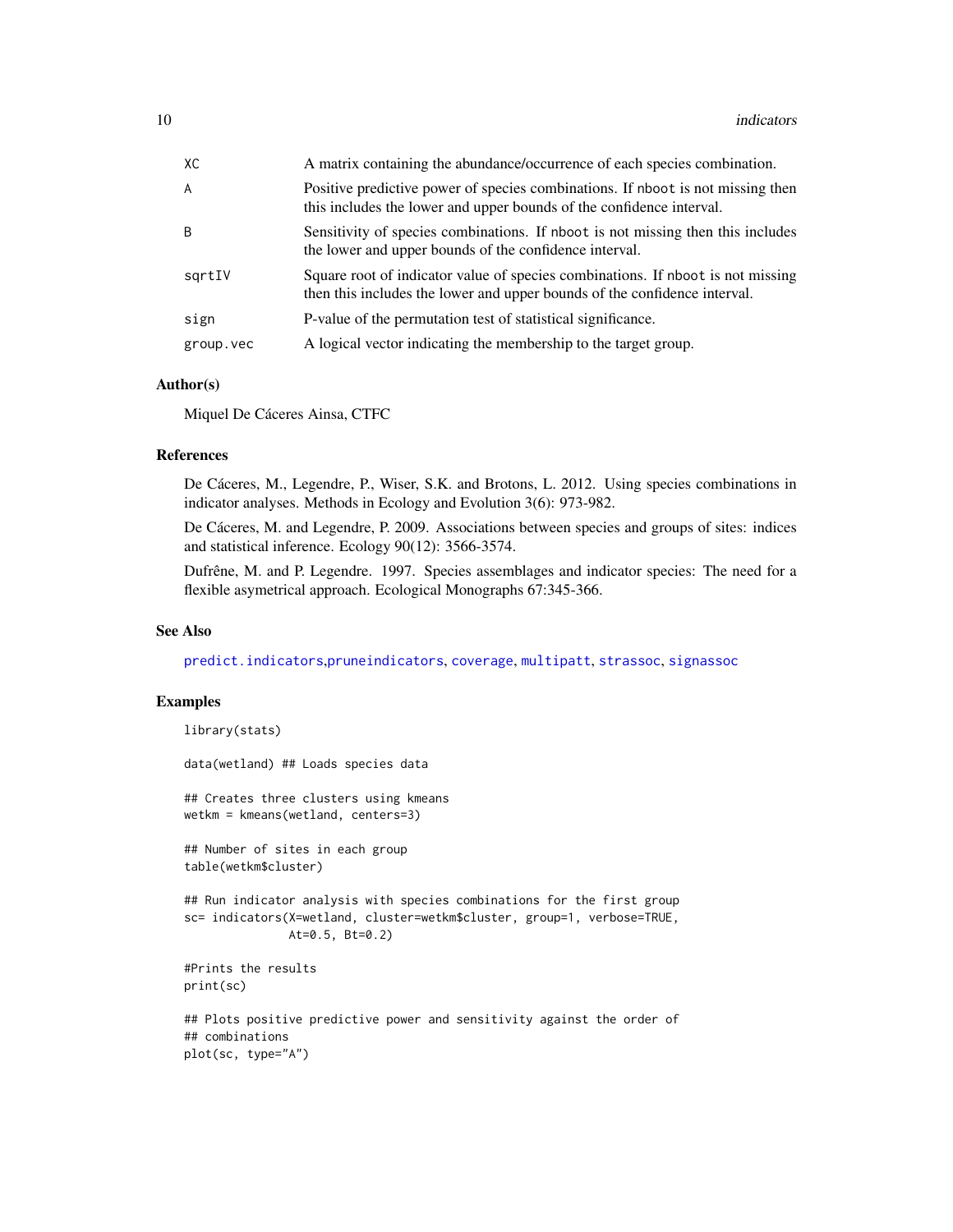#### <span id="page-10-0"></span>multipatt the contract of the contract of the contract of the contract of the contract of the contract of the contract of the contract of the contract of the contract of the contract of the contract of the contract of the

```
plot(sc, type="B")
## Run indicator analysis with species combinations for the first group,
## but forcing 'Orysp' to be in all combinations
sc2= indicators(X=wetland, cluster=wetkm$cluster, group=1, verbose=TRUE,
               At=0.5, Bt=0.2, enableFixed=TRUE)
```
<span id="page-10-1"></span>multipatt *Multi-level pattern analysis*

# Description

This function studies the association between species patterns and combinations of groups of sites.

# Usage

```
multipatt(x, cluster, func = "IndVal.g", duleg=FALSE, restcomb=NULL,
        min.order = 1, max.order = NULL, control=how(), permutations = NULL,
         print.perm=FALSE)
```
#### Arguments

| <b>X</b>     | Community data table                                                                                                                                                                                                                                                                                                                                                                                                              |
|--------------|-----------------------------------------------------------------------------------------------------------------------------------------------------------------------------------------------------------------------------------------------------------------------------------------------------------------------------------------------------------------------------------------------------------------------------------|
| cluster      | A vector representing a partition of sites                                                                                                                                                                                                                                                                                                                                                                                        |
| func         | Species-site group association function. Four values are accepted "IndVal",<br>"IndVal.g", "r" and "r.g" (lowercase values are also accepted).                                                                                                                                                                                                                                                                                    |
| duleg        | If TRUE, site group combinations are not considered, only the original site<br>groups, like in Dufrêne & Legendre (1997). Internally, duleg = TRUE equals<br>$max. order = 1.$                                                                                                                                                                                                                                                    |
| restcomb     | A vector of integer values used to restrict the combinations of site groups to<br>those with ecological sense according to the analyst. The default NULL indicates<br>that all combinations are used. If duleg=TRUE this argument is ignored.                                                                                                                                                                                     |
| min.order    | An integer indicating the minimum order of site group combinations (by default<br>max.order=1 for singletons). Cannot be larger than max.order.                                                                                                                                                                                                                                                                                   |
| max.order    | An integer indicating the maximum order of site group combinations to be con-<br>sidered: max.order=1 for singletons, max.order=2 for pairs, max.order=3 for<br>triplets As rest comb, this parameter provide a way to restrict the site group<br>combinations that make ecological sense. By default all possible site group<br>combinations are considered. If max order = 1 then the function will behave as<br>if duleg=TRUE. |
| control      | a list of control values describing properties of the permutation design, as re-<br>turned by a call to how.                                                                                                                                                                                                                                                                                                                      |
| permutations | a custom matrix of permutations, to be used if control = NULL, with permuta-<br>tions in rows and site indices in columns.                                                                                                                                                                                                                                                                                                        |
| print.perm   | If TRUE, prints permutation numbers after each set of 100 permutations.                                                                                                                                                                                                                                                                                                                                                           |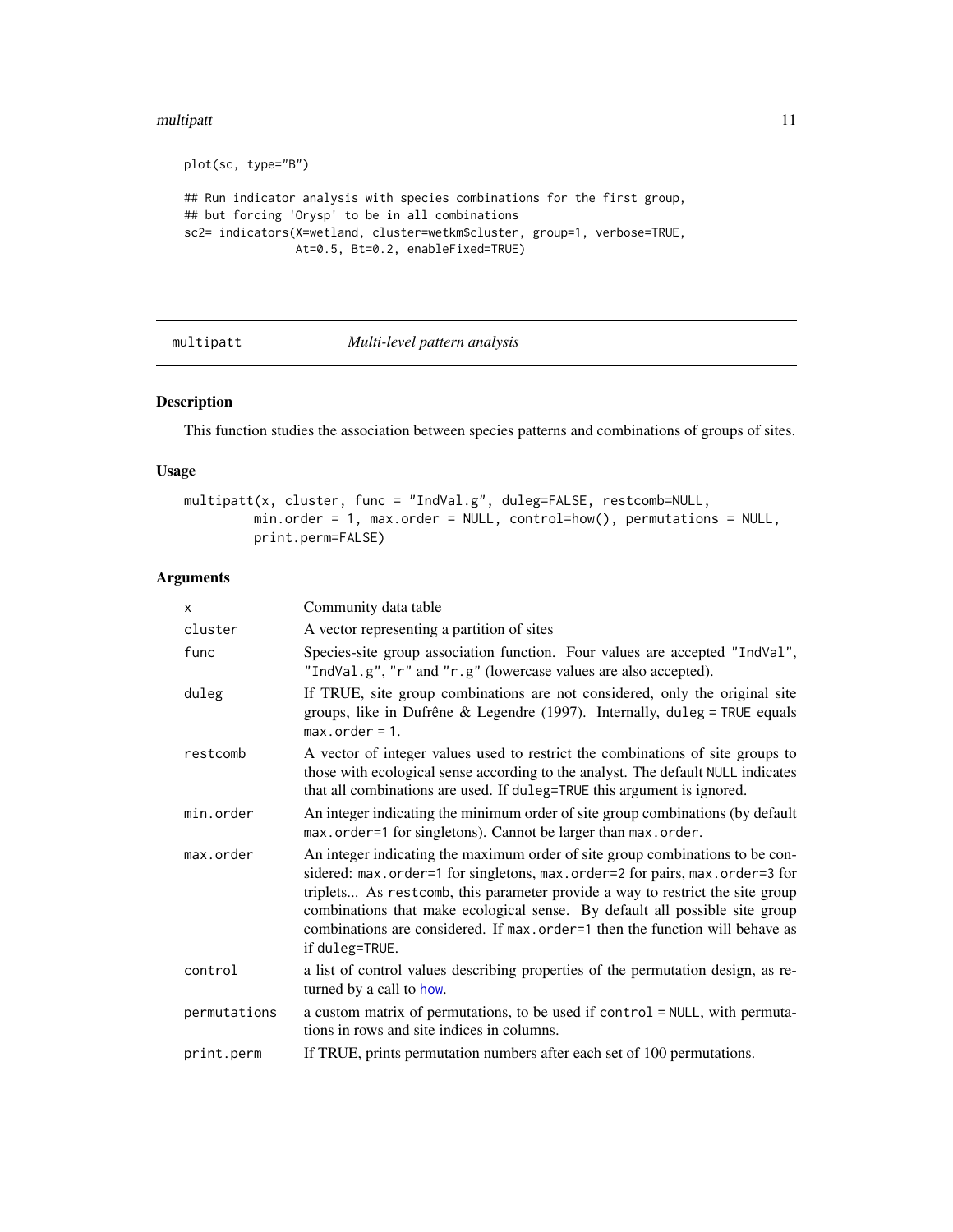# <span id="page-11-0"></span>Details

This function creates combinations of the input clusters and compares each combination with the species in the input matrix x. For each species it chooses the combination with a highest association value. Best matching patterns are tested for statistical significance of the associations. Four association indices are possible (some less than for [strassoc](#page-26-1)): "IndVal", "IndVal.g", "r" and "r.g". Indicator value indices will return the pattern that better matches the species observed pattern, whereas correlation indices will return the pattern that creates a highest inside/outside difference. Details are given in De Cáceres et al. (2010). The user can restrict the combinations in three ways: (1) by using duleg=TRUE, which leads to consider single site-groups only; (2) by setting the minimum and maximum order of combinations using min.order and max.order; or (3) by using restcomb to restrict combinations at will. In order to carry out the third way, values in restcomb must be the indices of combinations that appear in the column index of object sign (see below).

Complex permutation designs are allowed through the function [how](#page-0-0) from package "permute". If those are not enough, the user can set control = NULL and specify a custom matrix of permutations to test with parameter permutations.

# Value

An object of class multipatt with:

| func         | The name of the function used.                                                                                                                                                                                                                      |
|--------------|-----------------------------------------------------------------------------------------------------------------------------------------------------------------------------------------------------------------------------------------------------|
| comb         | A matrix describing all the combinations studied.                                                                                                                                                                                                   |
| str          | A matrix the association strength for all combinations studied.                                                                                                                                                                                     |
| A            | If func = "IndVal" (or func = "IndVal.g") a matrix whose values are the "A"<br>(or "A.g") component of indicator values. Otherwise this element is left as NULL.                                                                                    |
| <sub>R</sub> | If func = "IndVal" (or func = "IndVal.g") a matrix whose values are the "B"<br>component of indicator values. Otherwise this element is left as NULL.                                                                                               |
| sign         | Data table with results of the best matching pattern, the association value and<br>the degree of statistical significance of the association (i.e. p-values from per-<br>mutation test). Note that p-values are not corrected for multiple testing. |

#### Note

This function gives the same results as function indval in package "labdsv" when used setting func="IndVal.g" and duleg=TRUE, excepting the fact that the square root IndVal values is returned instead of the original IndVal.

#### Author(s)

Miquel De Cáceres Ainsa, CTFC

Florian Jansen, Institute of Botany and Landscape Ecology, Ernst-Moritz-Arndt-University

#### References

De Cáceres, M. and Legendre, P. 2009. Associations between species and groups of sites: indices and statistical inference. Ecology 90(12): 3566-3574.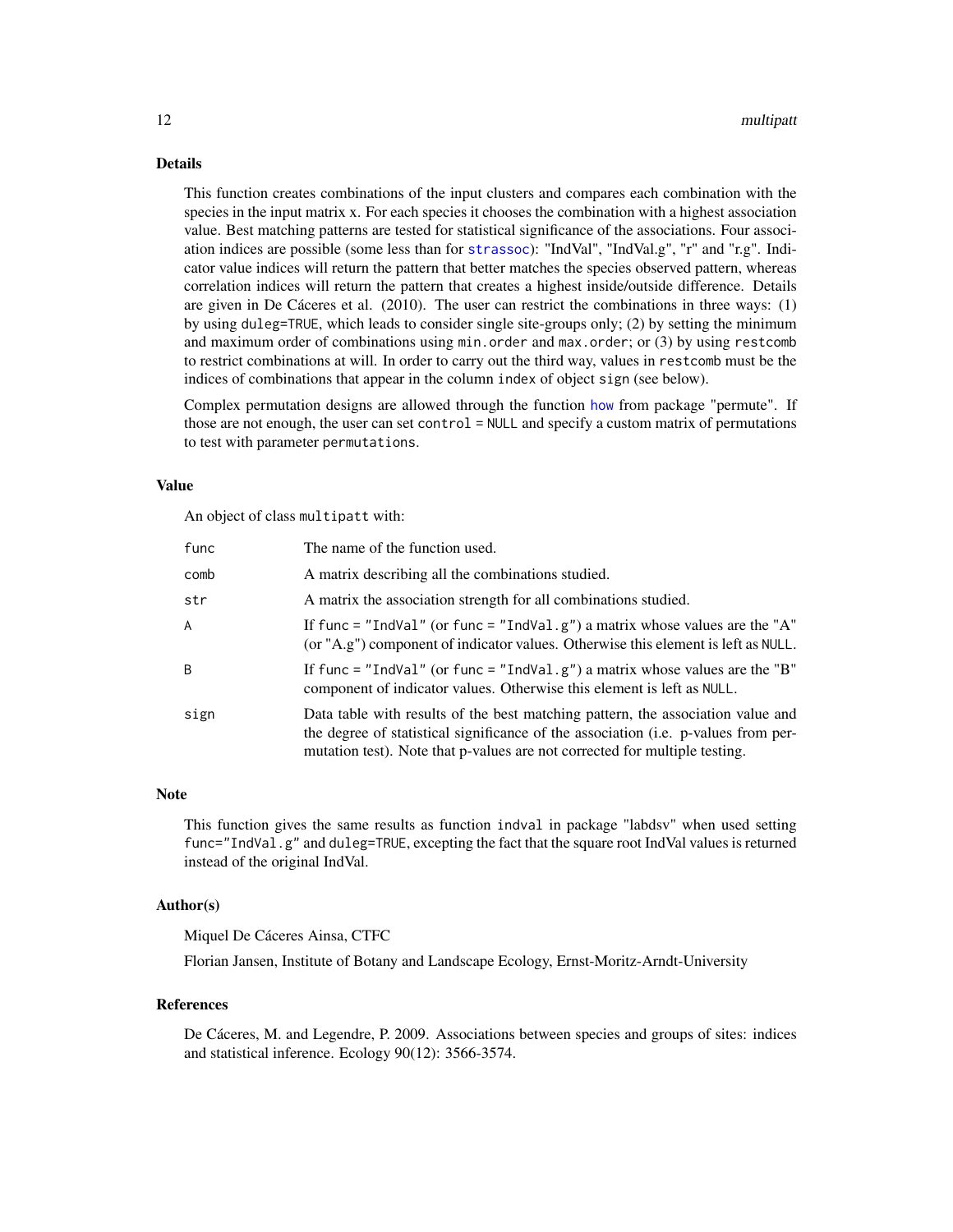# <span id="page-12-0"></span>nicheoverlap 13

De Cáceres, M., Legendre, P., Moretti, M. 2010. Improving indicator species analysis by combining groups of sites. Oikos 119(10): 1674-1684.

Dufrêne, M. and P. Legendre. 1997. Species assemblages and indicator species: The need for a flexible asymetrical approach. Ecological Monographs 67:345-366.

#### See Also

[summary.multipatt](#page-28-1), [strassoc](#page-26-1), [signassoc](#page-24-1), [how](#page-0-0)

#### Examples

```
library(stats)
data(wetland) ## Loads species data
wetkm = kmeans(wetland, centers=3) ## Creates three clusters using kmeans
## Runs the combination analysis using IndVal.g as statistic
wetpt = multipatt(wetland, wetkm$cluster, control = how(nperm=999))
## Lists those species with significant association to one combination
summary(wetpt)
## Lists those species with significant association to one combination,
## including indval components.
summary(wetpt, indvalcomp=TRUE)
```
<span id="page-12-1"></span>nicheoverlap *Metrics to compare pairs of resource niches*

#### **Description**

Functions nicheoverlap and nichedispl compute the overlap and centroid distance between pairs of resource distributions. In both cases resource relationships are given in the distance matrix D and the resource use data are given in data frame P1 (and in some modes also P2).

#### Usage

```
nicheoverlap(P1, P2 = NULL, D = NULL, q1 = NULL,q2 = NULL, mode = "multiple",
 Np1 = NULL, Np2 = NULL, Nq1 = NULL, Nq2 = NULL, nboot = 1000, alpha=0.05)
nichedispl(P1, P2 = NULL, D = NULL, q1 = NULL, q2 = NULL, mode = "multiple",Np1 = NULL, Np2 = NULL, Nq1 = NULL, Nq2 = NULL, nboot = 1000, alpha=0.05)
```
# Arguments

| P <sub>1</sub> | Data frame containing the amount of usage that a set of species (in rows) make |
|----------------|--------------------------------------------------------------------------------|
|                | of a first set of resources (in columns).                                      |
| P <sub>2</sub> | Data frame containing the amount of usage that a set of species (in rows) make |
|                | of a second set of resources (in columns). Not used if mode = "pairwise".      |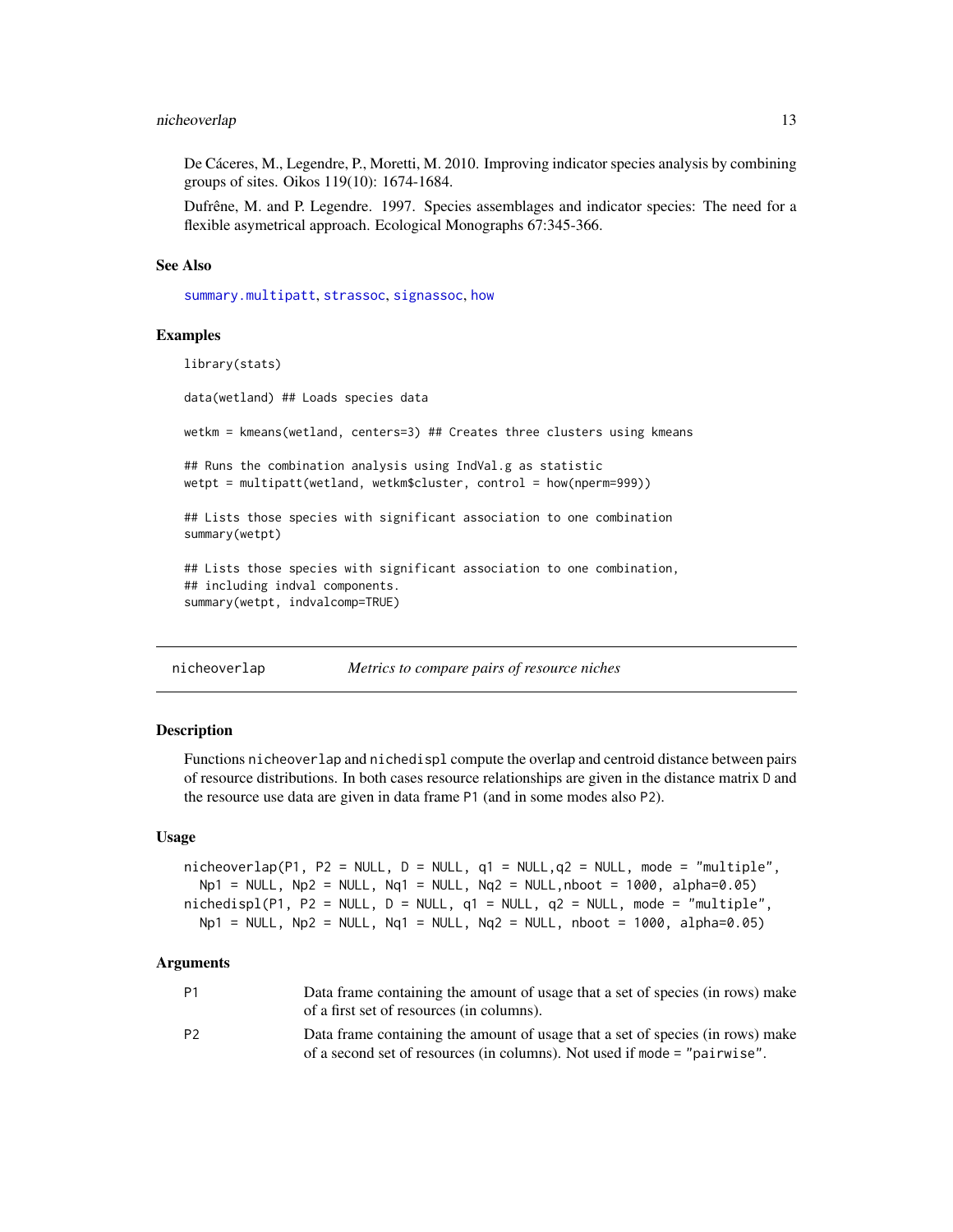<span id="page-13-0"></span>

| D               | Object of type dist containing distance values between resources. If no distance<br>matrix is provided (i.e. if D==NULL), the distances between resources is assumed<br>to be maximum.                                                                                                                                                                                                                           |
|-----------------|------------------------------------------------------------------------------------------------------------------------------------------------------------------------------------------------------------------------------------------------------------------------------------------------------------------------------------------------------------------------------------------------------------------|
| q1              | Vector with the availability of each resource corresponding to P1.                                                                                                                                                                                                                                                                                                                                               |
| q <sub>2</sub>  | Vector with the availability of each resource corresponding to P2.                                                                                                                                                                                                                                                                                                                                               |
| mode            | Either mode $=$ "single" (rows of matrices P1 and P2 are individual observations<br>to be pooled, for example to compare the niche of two species each with its<br>individual observations), mode = "multiple" (each row in $P1$ is compared to<br>the corresponding row of P2, for example, to compare seasonal niche shifts in<br>each species) or mode = "pairwise" (all rows in $P1$ are compared pairwise). |
| Np1             | Vector with the number of observations per species from which the values in P1<br>come (in mode = "multiple" or mode = "pairwise").                                                                                                                                                                                                                                                                              |
| Np <sub>2</sub> | Vector with the number of observations per species from which the values in P2<br>come (only in mode $=$ "multiple").                                                                                                                                                                                                                                                                                            |
| Nq1             | The number of observations from which the values in q1 come.                                                                                                                                                                                                                                                                                                                                                     |
| Nq2             | The number of observations from which the values in q2 come.                                                                                                                                                                                                                                                                                                                                                     |
| nboot           | Number of boostrap samples used to compute bias-corrected percentile confi-<br>dence intervals.                                                                                                                                                                                                                                                                                                                  |
| alpha           | Used to set the confidence level (i.e. alpha = $0.05$ means 95 percent confidence<br>interval).                                                                                                                                                                                                                                                                                                                  |

# Details

The method is described in De Caceres et al. (2011). If the distance matrix is not specified (i.e. if  $D=NULL$ ) the function assumes that all resources are at a maximum distance ( $d=1$ ). If the resource availability vector q1 (and q2 if supplied) is specified, then the values in P1 (and P2 if supplied) are taken as assessments of resource use and the species preference is calculated taking into account resource availability. Otherwise, resource use is equated to resource preference (i.e. all resources are considered equally available). The functions can compute bootstrap confidence intervals following the bias-corrected percentile method (Manly 2007). If mode = "multiple" and Np1 and Np2 are not null, bootstrap samples for a given niche are generated assuming a multinomial distribution with the proportions calculated from the corresponding row values in P1 (resp. P2), and the number of observations comes from the corresponding element in Np1 (resp. Np2). Similarly, if mode = "pairwise" and Np1 is not null, bootstrap samples for each niche are generated assuming a multinomial distribution with the proportions calculated from the corresponding row values in P1, and the number of observations comes from the corresponding element in  $Np1$ . Finally, if mode = "single" then the bootstrapped units are the rows of matrices P1 and P2. In both cases, if Nq1 (and Nq2) is indicated, the availability of resources is also bootstrapped. The bias-corrected percentile method is described for overlap niche measures in Mueller and Altenberg (1985).

#### Value

Function nicheoverlap (resp. nichedispl) returns the overlap (resp. the distance between centroids) between the each pair of rows in P1 and P2. If mode = "multiple" or mode = "single" the values are returned as a data frame. If mode = "pairwise" a matrix of values is returned instead. If bootstrap confidence intervals are asked then the functions also compute the lower and upper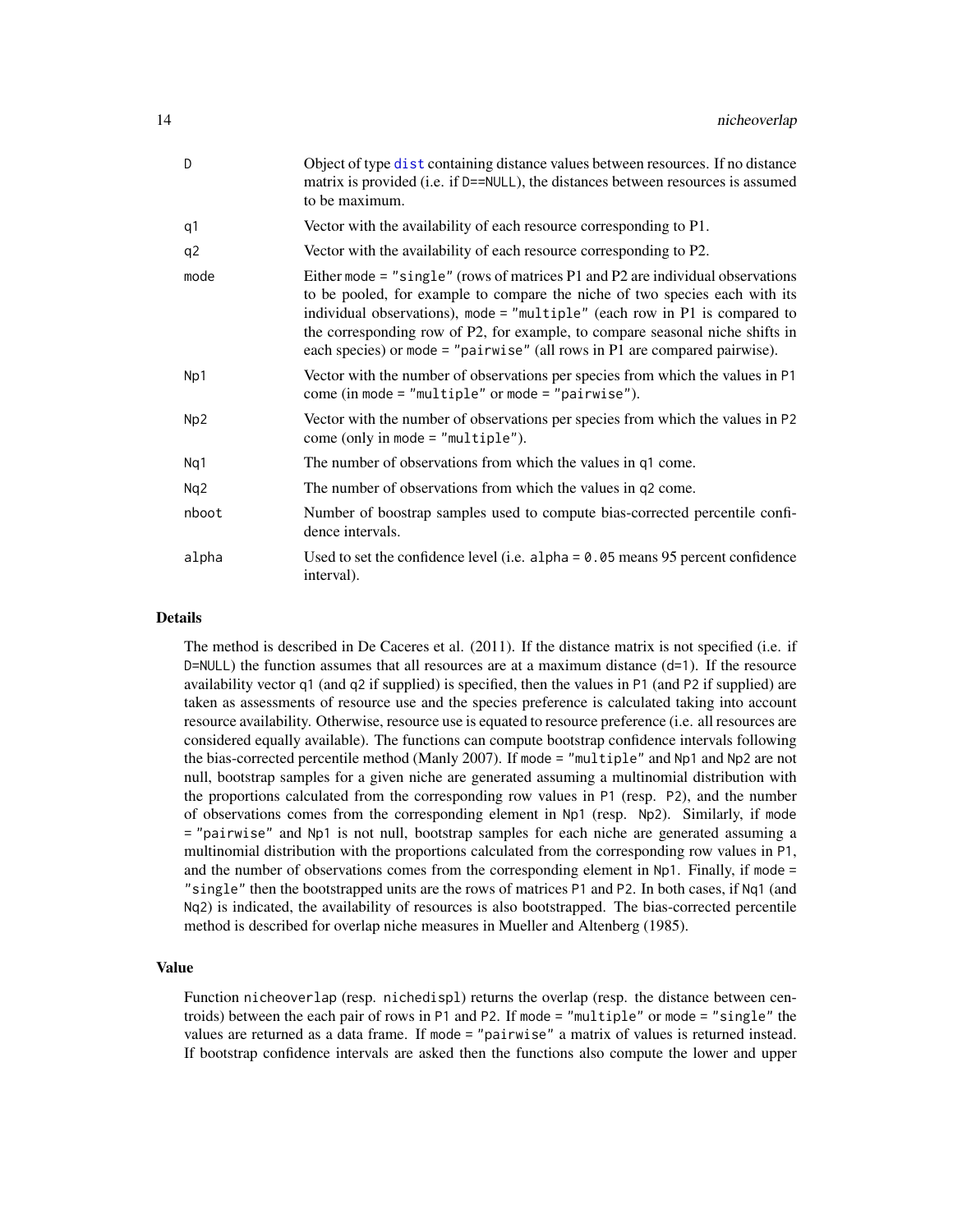#### <span id="page-14-0"></span>nicheoverlap 15

bounds of a confidence interval obtained following the bias-corrected percentile method. Upper and lower bounds are returned as additional columns of the data frame in mode = "multiple" or mode = "single" or as additional matrices of a list in mode = "pairwise".

#### Author(s)

Miquel De Caceres Ainsa, CTFC

#### References

Mueller, L.D. and L. Altenberg. 1985. Statistical Inference on Measures of Niche Overlap. Ecology 66:1204-1210.

Manly, B.F.J. 2007. Randomization, bootstrap and Monte Carlo methods in biology. Chapman and Hall texts in statistical science series. 2nd edition.

De Caceres, M., Sol, D., Lapiedra, O. and P. Legendre. (2011) A framework for estimating niche metrics using the resemblance between qualitative resources. Oikos 120: 1341-1350.

#### See Also

See [nichevar](#page-15-1) for descriptors of single niches.

#### Examples

```
# Loads example data
data(birds)
```

```
# The overlap and displacement metrics using distances among
# resources and assuming equal availability of resources
nicheoverlap(birdsbreed, birdswinter, D = resourceD, mode="multiple")
nichedispl(birdsbreed, birdswinter, D = resourceD, mode="multiple")
```

```
# The overlap and displacement metrics using distances among resources
# and computes 95 percent confidence intervals
nicheoverlap(birdsbreed, birdswinter, D = resourceD, mode="multiple",
Np1 = rowSums(birdsbreed), Np2 = rowSums(birdswinter), Nq1 = 100, Nq2 = 100)
nichedispl(birdsbreed, birdswinter, D = resourceD, mode="multiple",
Np1 = rowSums(birdsbreed), Np2 = rowSums(birdswinter), Nq1 = 100, Nq2 = 100)
```

```
# Same computations with different resource availability
q = c(0.18, 0.24, 0.22, 0.21, 0.15)nicheoverlap(birdsbreed, birdswinter, D = resourceD,
q1 = q, q2 = q, mode="multiple")
nichedispl(birdsbreed, birdswinter, D = resourceD,
q1 = q, q2 = q, mode="multiple")
nicheoverlap(birdsbreed, birdswinter, D = resourceD,
q1 = q, q2 = q, mode="multiple",
Np1 = rowSums(birdsbreed), Np2 = rowSums(birdswinter),
Nq1 = 100, Nq2 = 100nichedispl(birdsbreed, birdswinter, D = resourceD,
q1 = q, q2 = q, mode="multiple",
Np1 = rowSums(birdsbreed), Np2 = rowSums(birdswinter),
```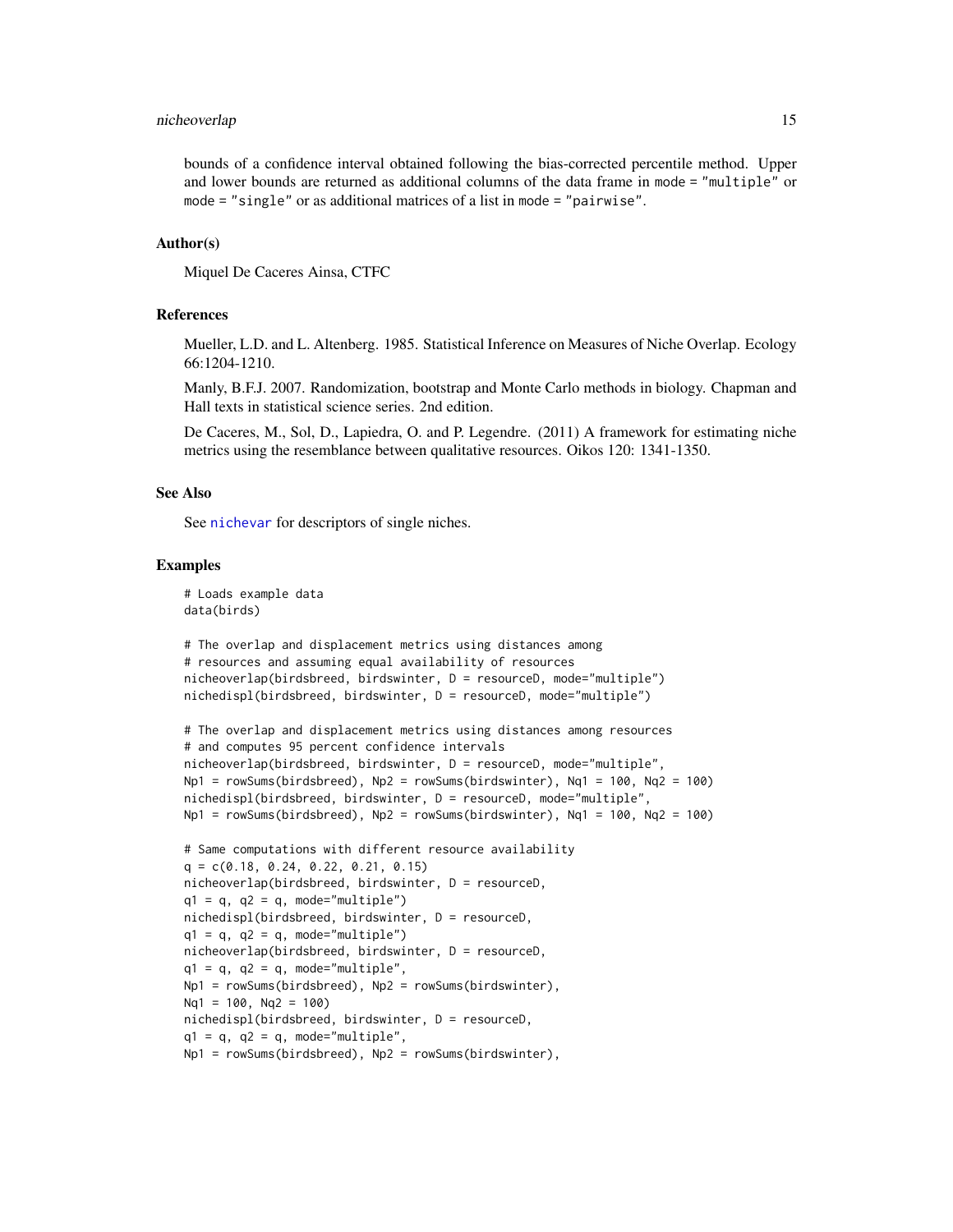<span id="page-15-0"></span>16 nichevar

```
Nq1 = 100, Nq2 = 100# The overlap metrics using distances among rows of 'birdsbreed'
nicheoverlap(birdsbreed, D = resourceD, mode="pairwise")
```
<span id="page-15-1"></span>

| nichevar |  |  |
|----------|--|--|
|          |  |  |

# nichevar *Resource niche metrics for a single niche*

# Description

Function nichepref computes the species resource preference from a the species resource use (and resource availability when given). Function nichecentroid computes the centroid on the resource space for a set of species. Function nichevar computes the multivariate resource variance for a set of species (i.e. niche breadth). In all functions resources are given in distance matrix D, the species resource use is given in P and the availability of resources, if present, are given by vector q.

#### Usage

```
nichevar(P, D = NULL, q = NULL, mode="multiple", Np = NULL,Nq = NULL, nboot = 1000, alpha=0.05)
nichecentroid(P, D = NULL, q = NULL, mode="multiple", Np = NULL,Nq = NULL, nboot = 1000, alpha=0.05)
nichepref(P, D = NULL, q = NULL, mode="multiple", Np = NULL,Nq = NULL, nboot = 1000, alpha=0.05)
```
#### Arguments

| P         | Data frame containing the relative or absolute usage that a set of species (in<br>rows) make of a set of resources (in columns).                                                       |
|-----------|----------------------------------------------------------------------------------------------------------------------------------------------------------------------------------------|
| D         | Object of type dist containing distance values between resources. If no distance<br>matrix is provided (i.e. if D==NULL), the distances between resources is assumed<br>to be maximum. |
| q         | Vector with the availability of each resource.                                                                                                                                         |
| mode      | Either mode $=$ "single" (rows of matrix P are individual observations to be<br>pooled for a single niche) or mode = "multiple" (rows in P represent differ-<br>ent niches).           |
| <b>Np</b> | Vector with the number of observations per species from which the values in P<br>$come (in mode = "multiple").$                                                                        |
| Nq        | The number of observations per species from which the values in q come (in<br>$mode = "multiple").$                                                                                    |
| nboot     | Number of boostrap samples used to compute bias-corrected percentile confi-<br>dence intervals.                                                                                        |
| alpha     | Used to set the confidence level (i.e. alpha = $0.05$ means 95 percent confidence<br>interval).                                                                                        |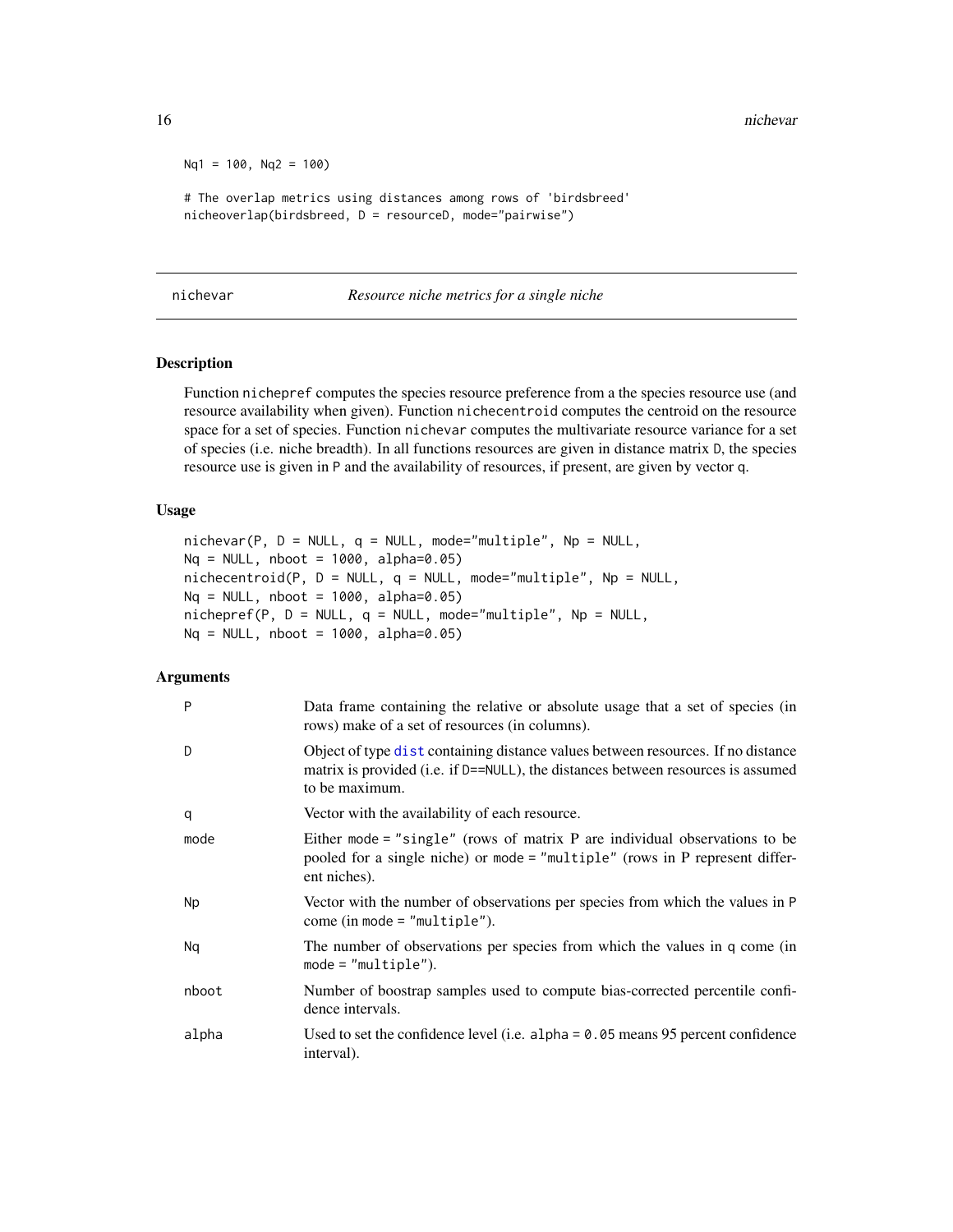#### <span id="page-16-0"></span>nichevar 17

# Details

The method is described in De Caceres et al. (2010). If the distance matrix is not specified (i.e. if  $D=NULL$ ) the function assumes that all resources are at a maximum distance ( $d=1$ ). If the resource availability vector q is given then the values in P are taken as assessments of resource use and the species preference is calculated taking into account resource availability. Otherwise resource use is equated to resource preference. Moreover, most functions can compute bootstrap confidence intervals following the bias-corrected percentile method (Manly 2007). If mode = "multiple" and Np != NULL, bootstrap samples for a given species are generated assuming a multinomial distribution with the proportions calculated from the corresponding row values in P, and the number of observations comes from the corresponding element in Np. If mode = "single" then the bootstrapped units are the rows of matrix P. In both cases, if Nq is indicated the availability of resources is also bootstrapped. The bias-corrected percentile method was described for overlap niche measures in Mueller and Altenberg (1985) and is extended here for all niche metrics.

#### Value

Function nichepref returns a matrix of species relative preference. Function nichevar returns a vector with the variance of the resources used for each species in P. Function nichecentroid returns a matrix niche centroid in the resource space for each species in df. If bootstrap confidence intervals are asked then the three functions also compute two extra data containing respectively the lower and upper bounds of the confidence intervals obtained following the bias-corrected percentile method. Function nichearea returns the area of the convex hull occupied by the resources used for each species in P.

# Author(s)

Miquel De Caceres Ainsa, CTFC

# References

Mueller, L.D. and L. Altenberg. 1985. Statistical Inference on Measures of Niche Overlap. Ecology 66:1204-1210.

Manly, B.F.J. 2007. Randomization, bootstrap and Monte Carlo methods in biology. Chapman and Hall texts in statistical science series. 2nd edition.

De Caceres, M., Sol, D., Lapiedra, O. and P. Legendre. (2011) A framework for estimating niche metrics using the resemblance between qualitative resources. Oikos 120: 1341-1350.

# See Also

See [nicheoverlap](#page-12-1) for descriptors comparing two niches.

#### Examples

```
# Loads example data
data(birds)
```

```
# The niche metrics using distances among resources and assuming equal availability of resources
nichepref(birdsbreed, D = resourceD)
nichevar(birdsbreed, D = resourceD)
```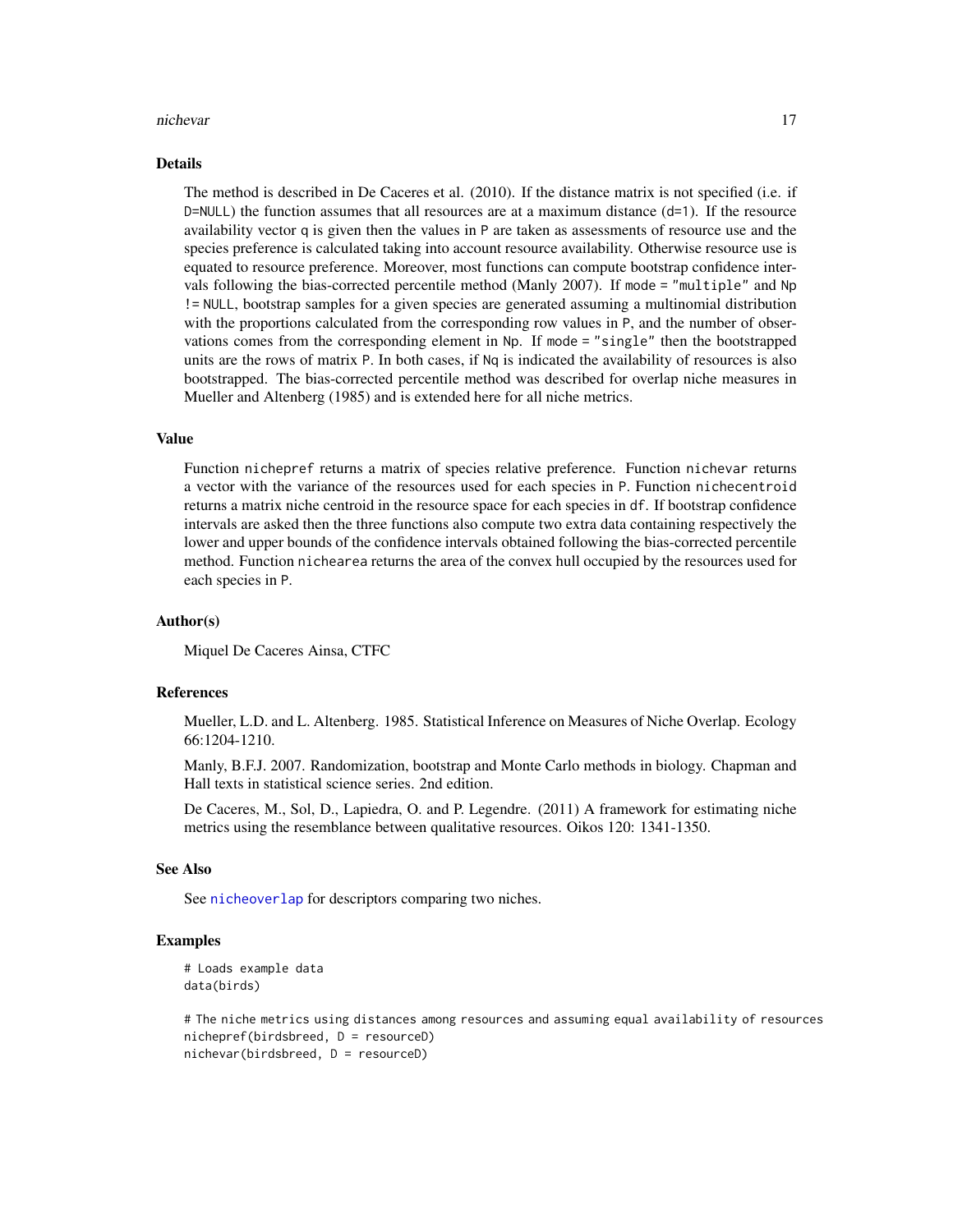```
nichecentroid(birdsbreed, D = resourceD)
# The niche metrics using distances among resources and computes
# 95 percent confidence intervals
nichepref(birdsbreed, D = resourceD, mode="multiple",
Np = rowsums(birdsbreed), Nq = 100)nichevar(birdsbreed, D = resourceD, mode="multiple",
Np = rowsums(birdsbreed), Nq = 100)nichecentroid(birdsbreed, D = resourceD, mode="multiple",
Np = rowSums(birdsbreed), Nq = 100)
# Same computations with different resource availability
nichepref(birdsbreed, D = resourceD,
q = c(0.18, 0.24, 0.22, 0.21, 0.15), mode="multiple")
nichevar(birdsbreed, D = resourceD,
q = c(0.18, 0.24, 0.22, 0.21, 0.15), mode="multiple")
nichecentroid(birdsbreed, D = resourceD,
q = c(0.18, 0.24, 0.22, 0.21, 0.15), mode="multiple")
# The niche metrics using distances among resources and
# computes 95 percent confidence intervals
nichepref(birdsbreed, D = resourceD,
q = c(0.18, 0.24, 0.22, 0.21, 0.15), mode="multiple", Np = rowSums(birdsbreed), Nq = 100)
nichevar(birdsbreed, D = resourceD,
q = c(0.18, 0.24, 0.22, 0.21, 0.15), mode="multiple", Np = rowSums(birdsbreed), Nq = 100)
nichecentroid(birdsbreed, D = resourceD,
q = c(0.18, 0.24, 0.22, 0.21, 0.15), mode="multiple", Np = rowSums(birdsbreed), Nq = 100)
# The following example defines a function to calculate the area of the niche
# It requires package 'rgeos'
library(rgeos)
nichearea <- function (P, D = NULL, axes=c(1,2)) {
    if (is.null(D))
       D \leftarrow as.dist((matrix(1, ncol(P), ncol(P)) - diag(rep(1, ncol(P))))cmd = cmdscale(D,eig=TRUE,k= ncol(P)-1)
    X = \text{cmd}spoints
    V <- data.frame(Area=rep(0, nrow(P)))
    for (i in 1: nrow(P)) {
       pi = as.numeric(P[i,])
        if (is.na(sum(pi))) V[i, ] <- NA
        else if (sum(pi) < 1e-16) V[i, ] <- 0
        else if (sum(pi>0)==1) V[i,]<-0
        else {
        a =X[pi>0,axes]
        V[i,]=area.poly(as(a[chull(a),],"gpc.poly"))
        }
    }
    return(V)
}
nichearea(birdsbreed, D = resourceD)
```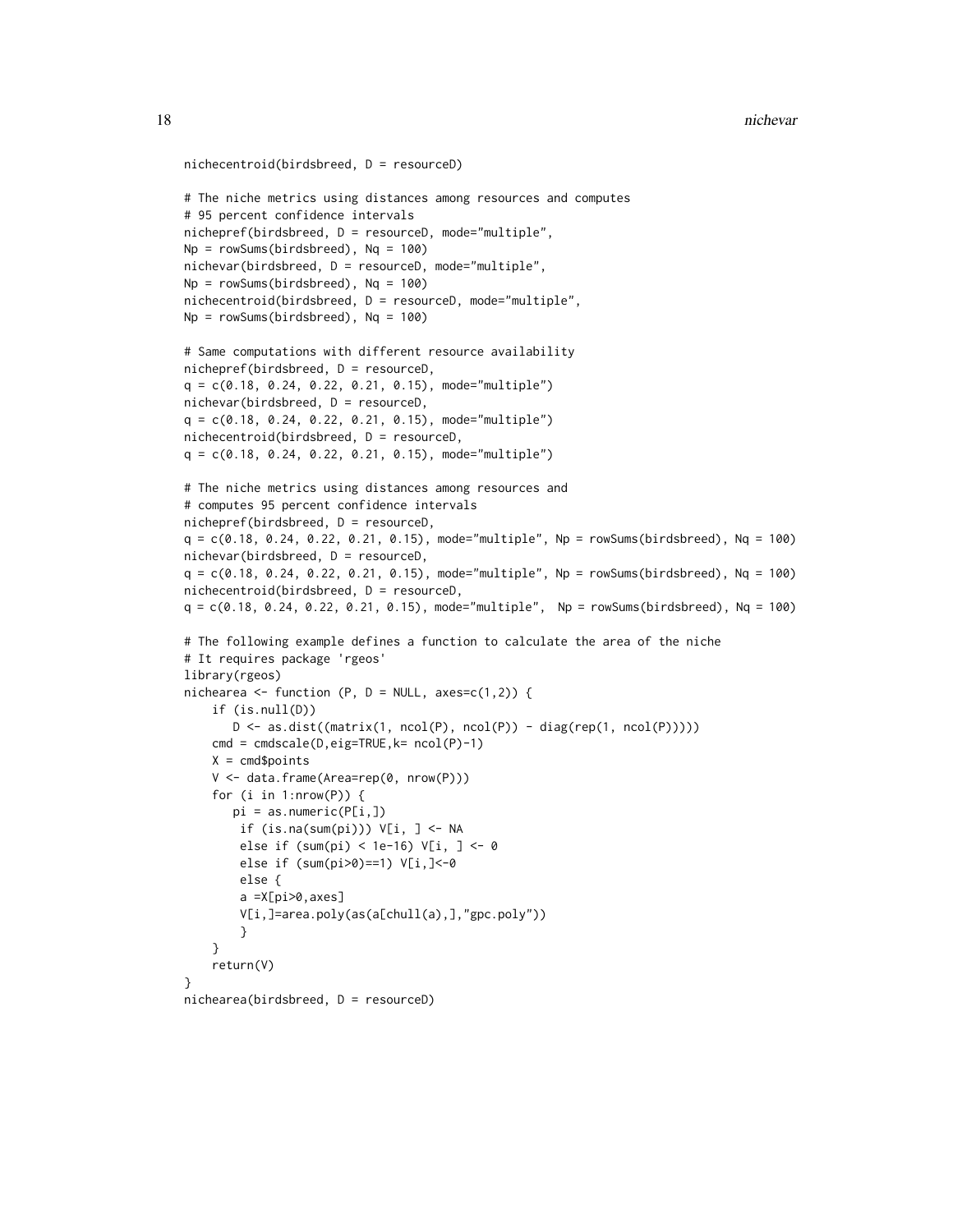<span id="page-18-0"></span>

#### Description

Data set used for the dietary analysis of two feral pigeon (Columba livia) populations. There are six seed types, and their distance relationships are given in matrix dfood.

#### Usage

data(pigeons)

# Format

diet.barcelona - a data frame containing the seed consumption (in grams) of pigeons taken from the population in Barcelona.

diet.moia - a data frame containing the seed consumption (in grams) of pigeons taken from the population in Moia.

dfood - a distance matrix (object of class [dist](#page-0-0)) containing the relationships between the six seed types. Distances were calculated from data describing the nutritional content and dimensions of each seed type.

#### References

De Caceres, M., Sol, D., Lapiedra, O. and P. Legendre. (2011) A framework for estimating niche metrics using the resemblance between qualitative resources. Oikos 120: 1341-1350.

#### Examples

data(pigeons)

plotniche *Draws a single resource niche*

#### Description

Function plotniche draws a resource niche on the resource space computed by means of principal coordinates analysis. Resource relationships are given in distance matrix D, the species resource use is given in P and the availability of resources is given by vector q.

#### Usage

```
plotniche(P, D = NULL, q = NULL, mode = "multiple", Np = NULL,
Nq = NULL, nboot = 1000, alpha=0.05, species=NULL, axes=c(1,2),
chull=TRUE, bubbles=TRUE, writeName=FALSE, add=FALSE, col="black", lty=1,...)
```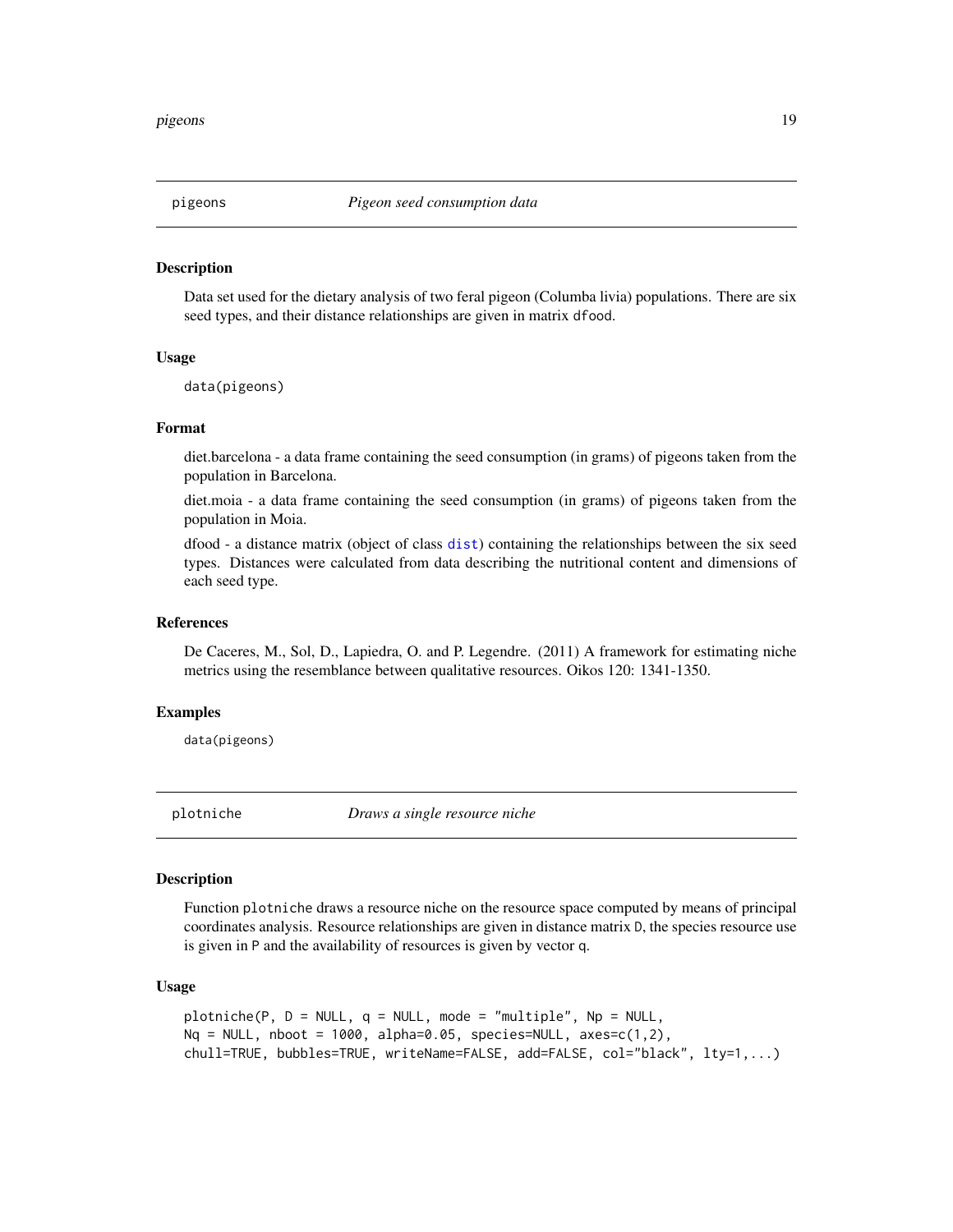# <span id="page-19-0"></span>**Arguments**

| $\mathsf{P}$ | Data frame containing the relative or absolute usage that a set of species (in<br>rows) make of a set of resources (in columns).                                                       |
|--------------|----------------------------------------------------------------------------------------------------------------------------------------------------------------------------------------|
| D            | Object of type dist containing distance values between resources. If no distance<br>matrix is provided (i.e. if D==NULL), the distances between resources is assumed<br>to be maximum. |
| q            | Vector with the availability of each resource.                                                                                                                                         |
| mode         | Either mode = "single" (rows of matrix $P$ are individual observations to be<br>pooled for a single niche) or mode = "multiple" (rows in P represent differ-<br>ent niches).           |
| Np           | Vector with the number of observations per species from which the values in P<br>come (in mode = $"multiple".$                                                                         |
| Nq           | The number of observations per species from which the values in q come.                                                                                                                |
| nboot        | Number of boostrap samples used to compute bias-corrected percentile confi-<br>dence intervals.                                                                                        |
| alpha        | Used to set the confidence level (i.e. alpha = $0.05$ means 95 percent confidence<br>interval).                                                                                        |
| species      | Specifies which species niche is to be plot. This parameter is mandatory and can<br>be either an numeric index or a string for a species name.                                         |
| axes         | PCoA axes used for plotting.                                                                                                                                                           |
| chull        | whether or not convex hulls should be drawn (only in type="single").                                                                                                                   |
| bubbles      | draws bubbles proportional to resource preference data.                                                                                                                                |
| writeName    | flag indicating whether or not the name of the species should be drawn beside<br>the centroid.                                                                                         |
| col          | color of the centroid and confidence interval arrows.                                                                                                                                  |
| $1$ ty       | line type of the confidence interval arrows.                                                                                                                                           |
| add          | if TRUE, the current plot is used. This is helpful to draw more than one species<br>on the same plot (see examples).                                                                   |
| $\cdots$     | additional graphical parameters.                                                                                                                                                       |

# Details

The method is described in De Caceres et al. (in prep). If the distance matrix is not specified (i.e. if  $D=NULL$ ) the function assumes that all resources are at a maximum distance  $(d=1)$ . If the resource availability vector q is given then the values in P are taken as assessments of resource use and the species preference is calculated taking into account resource availability. Otherwise resource use is equated to resource preference. The function can also plot bootstrap confidence intervals following the bias-corrected percentile method (Manly 2007). If If mode = "multiple" and Np != NULL, bootstrap samples for a given species are generated assuming a multinomial distribution with the proportions calculated from the corresponding row values in P, and the number of observations comes from the corresponding element in Np. If mode = "single" then the bootstrapped units are the rows of matrix P. In both cases, if Nq is indicated, the availability of resources is also bootstrapped. The bias-corrected percentile method was described for overlap niche measures in Mueller and Altenberg (1985) and is extended here for all niche metrics except nichearea.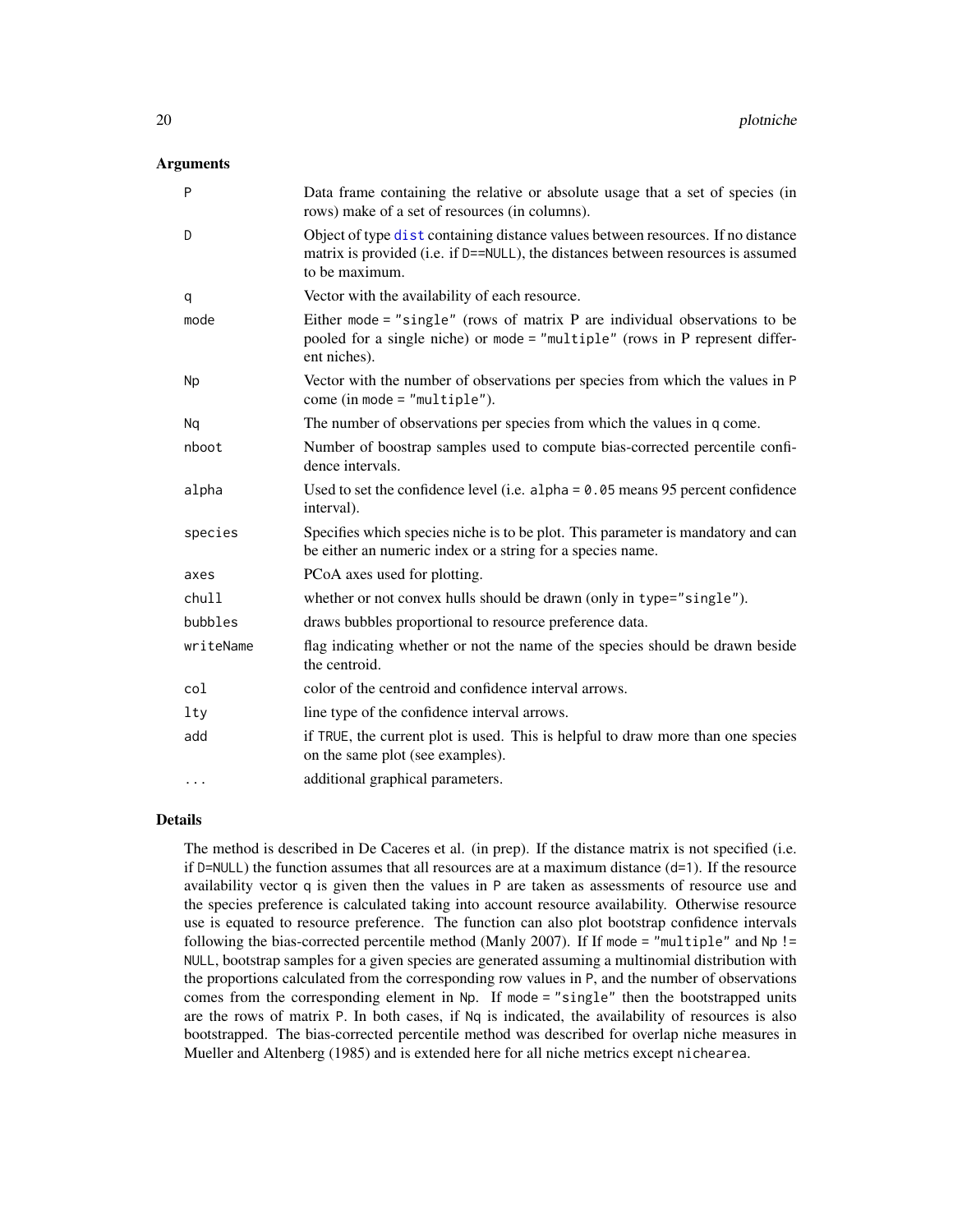#### <span id="page-20-0"></span>Author(s)

Miquel De Caceres Ainsa, CTFC

#### References

Mueller, L.D. and L. Altenberg. 1985. Statistical Inference on Measures of Niche Overlap. Ecology 66:1204-1210.

Manly, B.F.J. 2007. Randomization, bootstrap and Monte Carlo methods in biology. Chapman and Hall texts in statistical science series. 2nd edition.

De Caceres, M., Sol, D., Lapiedra, O. and P. Legendre. (2011) A framework for estimating niche metrics using the resemblance between qualitative resources. Oikos 120: 1341-1350.

# See Also

See [nichevar](#page-15-1) and [nicheoverlap](#page-12-1) to obtain a resource niche metrics.

# Examples

```
# Loads example data
data(birds)
plotniche(birdsbreed, D = resourceD, mode="multiple", species=10)
plotniche(birdsbreed, D = resourceD, mode="multiple",
Np = rowSums(birdsbreed), Nq = 100, species=10)
plotniche(birdsbreed, D = resourceD,
q = c(0.18, 0.24, 0.22, 0.21, 0.15), mode="multiple", species=10)
plotniche(birdsbreed, D = resourceD,
q = c(0.18, 0.24, 0.22, 0.21, 0.15), mode="multiple",
Np = \text{rowSums}(birdsbered), Nq = 100, species=10)
#draw two species
plotniche(birdsbreed, D = resourceD, mode="multiple",
Np = rowSums(birdsbreed), Nq = 100, species=10, writeName=TRUE,
bubbles=FALSE, chull=FALSE)
plotniche(birdsbreed, D = resourceD, mode="multiple",
Np = rowSums(birdsbreed), Nq = 100, species=1, writeName=TRUE,
bubbles=FALSE, chull=FALSE, add=TRUE, col="red", lty=2)
```
<span id="page-20-1"></span>predict.indicators *Predicts site group from indicators*

#### Description

Function predict.indicators takes an object of class [indicators](#page-7-1) and determines the probability of the indicated site group given a community data set. If no new data set is provided, the function can calculate the probabilities corresponding to the original sites used to build the [indicators](#page-7-1) object.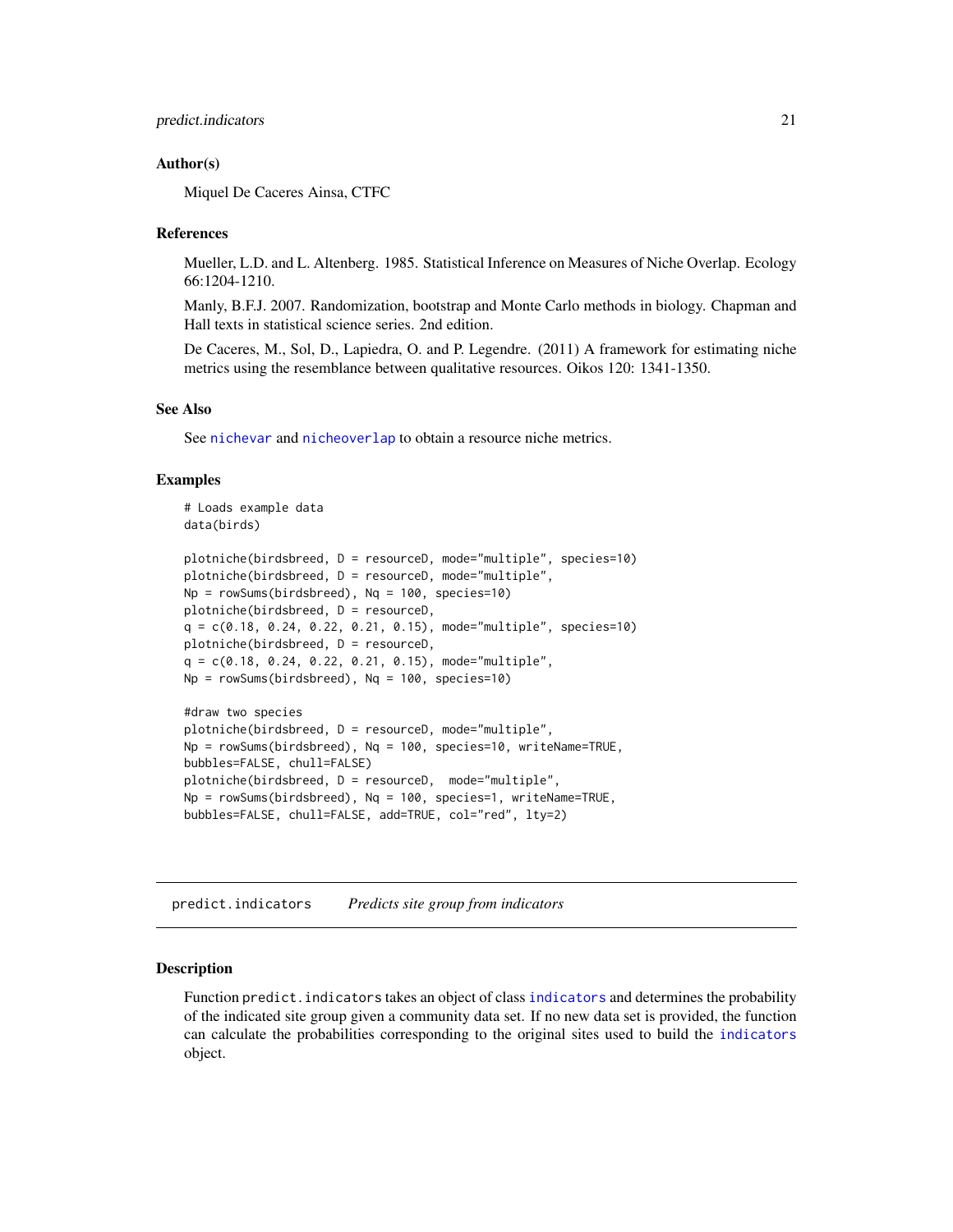#### <span id="page-21-0"></span>Usage

```
## S3 method for class 'indicators'
predict(objject, newdata = NULL, cv = FALSE,...)
```
#### Arguments

| object    | An object of class 'indicators'.                                                                                                                                                                                                                                                                                                                 |
|-----------|--------------------------------------------------------------------------------------------------------------------------------------------------------------------------------------------------------------------------------------------------------------------------------------------------------------------------------------------------|
| newdata   | A community data table (with sites in rows and species in columns) for which<br>predictions are needed. This table can contain either presence-absence or abun-<br>dance data, but only presence-absence information is used for the prediction. If<br>NULL, then the original data set used to derive the indicators object is used as<br>data. |
| <b>CV</b> | A boolean flag to indicate that probabilities should be calculated using leave-<br>one-out cross validation (i.e recalculating positive predictive value of indicators<br>after excluding the target site).                                                                                                                                      |
| .         | In function predict, additional arguments not used (included for compatibility<br>with predict).                                                                                                                                                                                                                                                 |

#### Details

Function [indicators](#page-7-1) explores the indicator value of the simultaneous occurrence of sets of species (i.e. species combinations). The method is described in De Cáceres et al. (2012) and is a generalization of the Indicator Value method of Dufrêne & Legendre (1997). The current function predict.indicators is used to predict the indicated site group from the composition of a new set of observations. For communities where one or more of the indicator species combinations are found, the function returns the probability associated to the indicator that has the highest positive predictive value (if confidence intervals are available, the maximum value is calculated across the lower bounds of the confidence interval). For communities where none of the indicator species combinations is found, the function returns zeroes. If newdata = NULL, the function can be used to evaluate the predictive power of a set of indicators in a cross-validated fashion. For each site in the data set, recalculates the predictive value of indicators after excluding the information of the site, and then evaluates the probability of the site group.

#### Value

If confidence intervals are available in x, function predict.indicators returns a matrix where communities are in rows and there are three columns, correspoinding to the probability of the indicated site group along with the confidence interval. If confidence intervals are not available in x, or if cv = TRUE, then predict.indicators returns a single vector with the probability of the indicated site group for each community.

# Author(s)

Miquel De Cáceres Ainsa, CTFC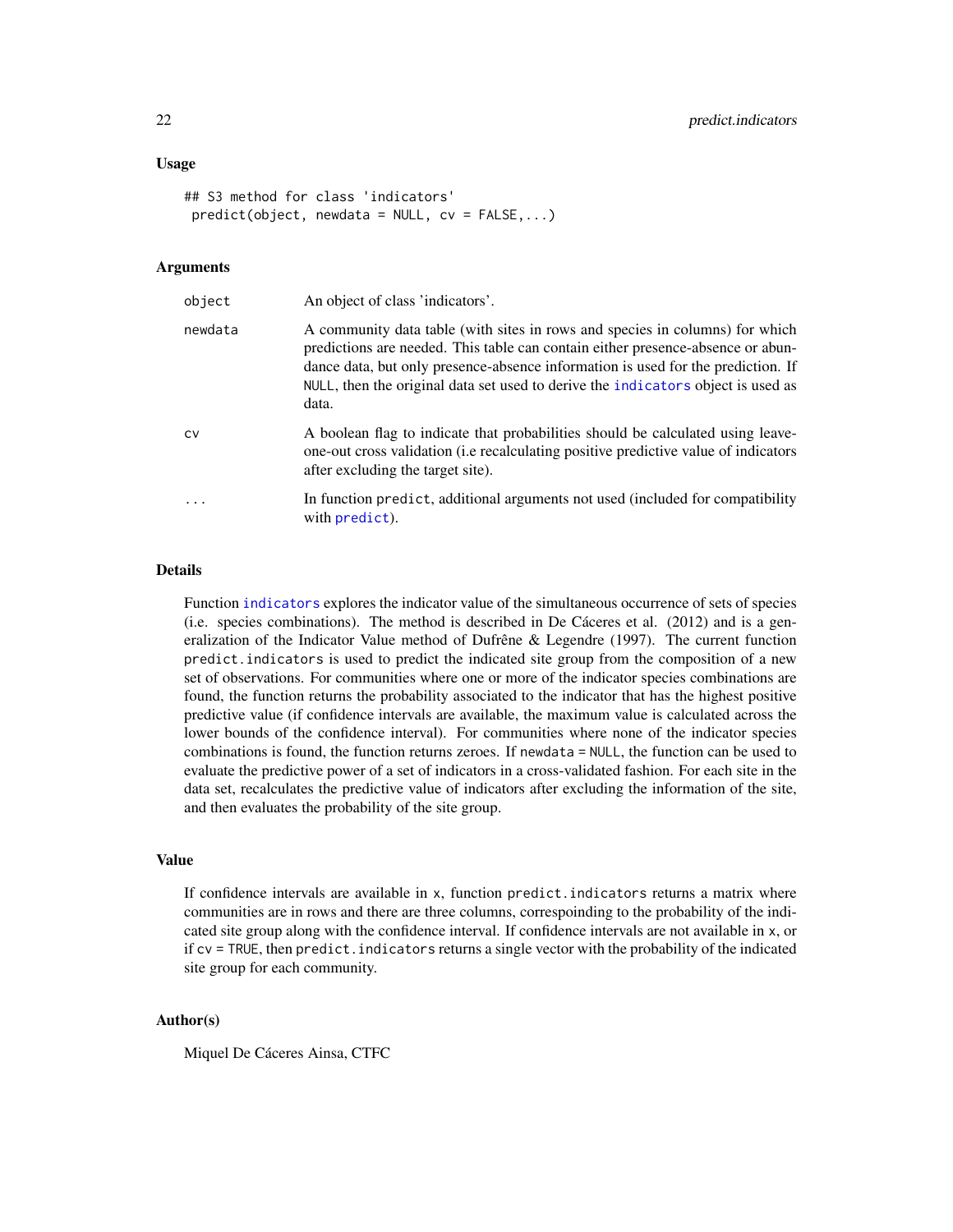#### <span id="page-22-0"></span>pruneindicators 23

#### References

De Cáceres, M., Legendre, P., Wiser, S.K. and Brotons, L. 2012. Using species combinations in indicator analyses. Methods in Ecology and Evolution 3(6): 973-982.

Dufrêne, M. and P. Legendre. 1997. Species assemblages and indicator species: The need for a flexible asymetrical approach. Ecological Monographs 67:345-366.

#### See Also

[indicators](#page-7-1), [pruneindicators](#page-22-1) [coverage](#page-4-1), [multipatt](#page-10-1), [strassoc](#page-26-1), [signassoc](#page-24-1)

#### Examples

library(stats)

data(wetland) ## Loads species data

## Creates three clusters using kmeans wetkm = kmeans(wetland, centers=3)

## Run indicator analysis with species combinations for the first group sc= indicators(X=wetland, cluster=wetkm\$cluster, group=1, verbose=TRUE, At=0.5, Bt=0.2)

## Use the indicators to make predictions of the probability of group #1 ## Normally an independent data set should be used, because 'wetland' was used to derive ## indicators. The same would be obtained calling 'predict(sc)' without further arguments. p<-predict(sc, wetland)

## Calculate cross-validated probabilities (recalculates 'A' statistics once for each site ## after excluding it, and then calls predict.indicators for that site)  $pcv = predict(sc, cv = TRUE)$ 

## Show original membership to group 1 along with (resubstitution) predicted probabilities ## and cross-validated probabilities. Cross-validated probabilities can be lower for sites ## originally belonging to the target site group and higher for other sites. data.frame(Group1 = as.numeric(wetkm\$cluster==1), Prob = p, Prob\_CV = pcv)

<span id="page-22-1"></span>pruneindicators *Determines the best subset of indicators*

#### **Description**

This function allows reducing drastically the number of species combinations to be retained for a given target site group.

#### Usage

pruneindicators(x, At=0, Bt=0, sqrtIVt=0, alpha = 1.0, max.indicators=4, verbose=FALSE)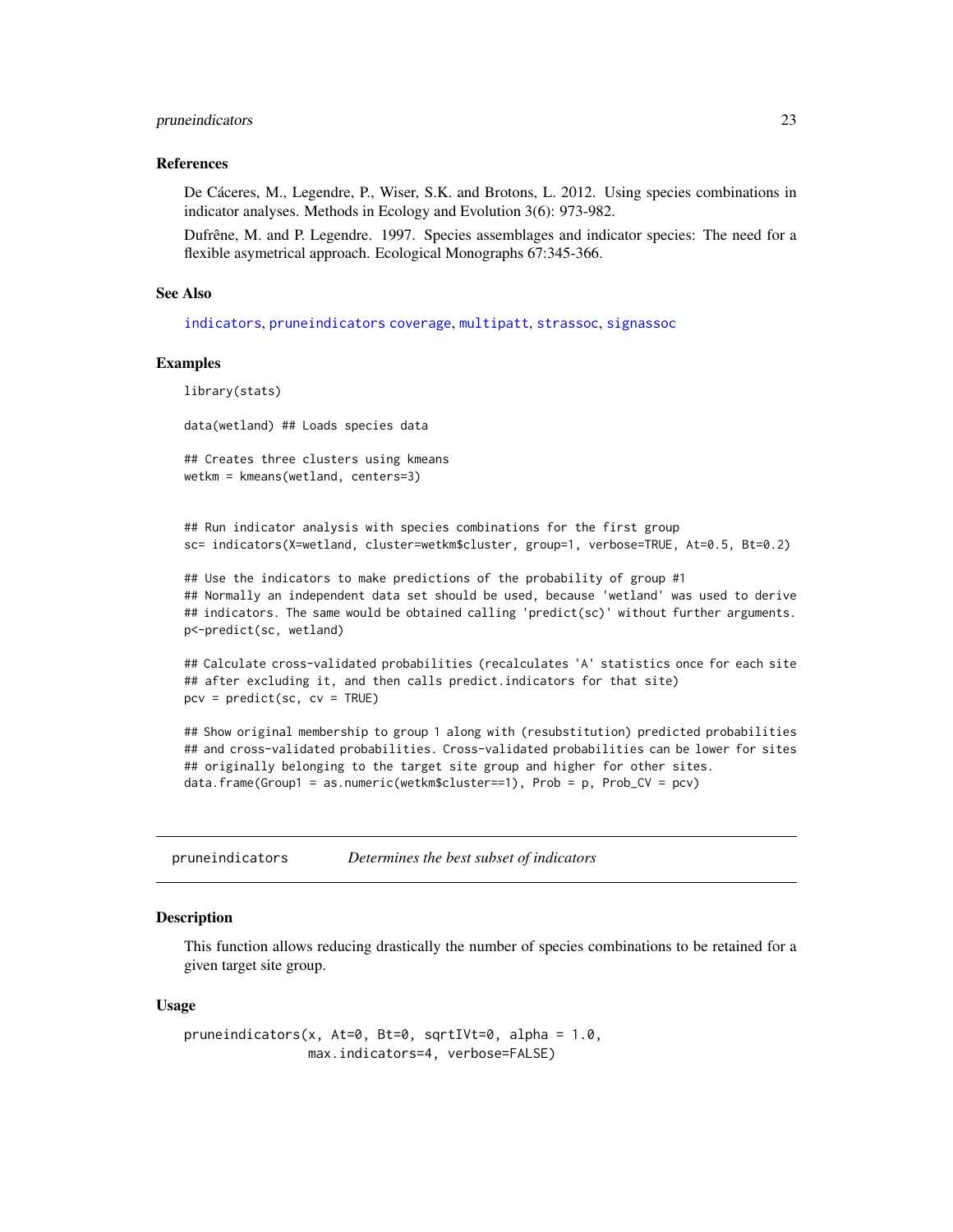# <span id="page-23-0"></span>Arguments

| X       | An object of class 'indicators'.                                                                                                                                  |
|---------|-------------------------------------------------------------------------------------------------------------------------------------------------------------------|
| At      | Threshold for positive predictive value. Combinations with lower values are not<br>kept.                                                                          |
| Bt      | Threshold for sensitivity. Combinations with lower values are not kept.                                                                                           |
| sqrtIVt | Threshold for (square root of) indicator value. Combinations with lower values<br>are not kept.                                                                   |
| alpha   | Threshold for statistical significance of indicator value. Combinations with<br>higher p-values are not kept.                                                     |
|         | max.indicators Maximum number of species combinations to be kept. If NULL, the function<br>returns all the non-nested valid indicators without further selection. |
| verbose | If TRUE, prints the results of each step.                                                                                                                         |

# Details

First, the function selects those indicators (species or species combinations) with valid positive predictive value, sensitivity and indicator value, according to the input thresholds. If the object 'speciescomb' contains confidence intervals, then the lower bounds are used to select the valid indicators. Second, the function discards those valid indicators whose occurrence pattern is nested within other valid indicators. Third, the function evaluates the [coverage](#page-4-1) of the remaining set of indicators and explores subsets of increasing number of indicators, until the same coverage is attained and the set of indicators is returned. If the maximum allowed members is attained (max.indicators) then the set of indicators with maximum coverage is returned.

#### Value

An object of class '[indicators](#page-7-1)' with only the species combinations selected.

#### Author(s)

Miquel De Cáceres Ainsa, CTFC

#### References

De Cáceres, M., Legendre, P., Wiser, S.K. and Brotons, L. 2012. Using species combinations in indicator analyses. Methods in Ecology and Evolution 3(6): 973-982.

De Cáceres, M. and Legendre, P. 2009. Associations between species and groups of sites: indices and statistical inference. Ecology 90(12): 3566-3574.

# See Also

[indicators](#page-7-1), [coverage](#page-4-1)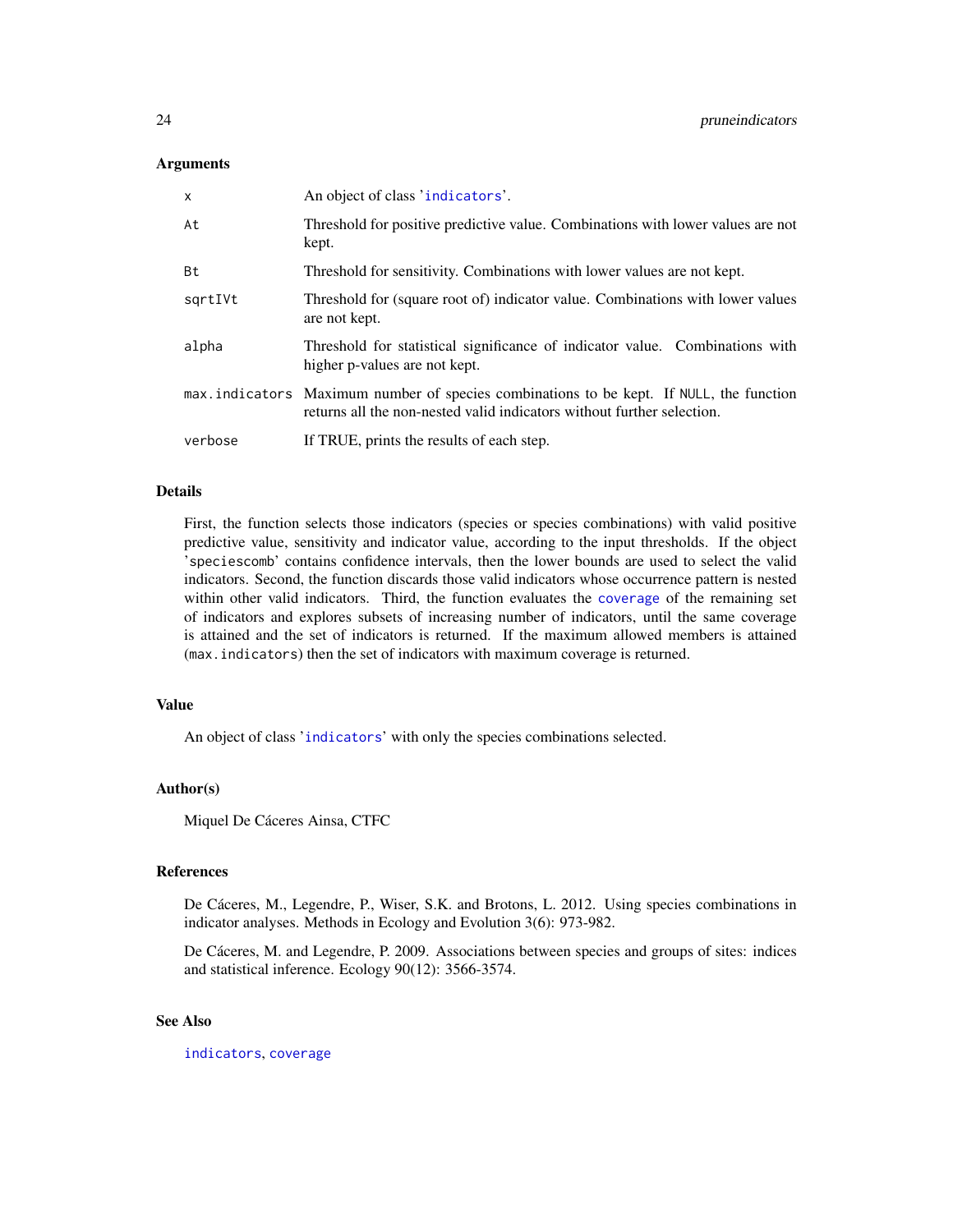#### <span id="page-24-0"></span>signassoc 25

#### Examples

library(stats) data(wetland) ## Loads species data ## Creates three clusters using kmeans wetkm = kmeans(wetland, centers=3) ## Run indicator analysis with species combinations for the first group sc= indicators(X=wetland, cluster=wetkm\$cluster, group=1, verbose=TRUE, At=0.5, Bt=0.2) ## Finds the 'best' subset of indicators sc2=pruneindicators(sc, At=0.5, Bt=0.2, verbose=TRUE) print(sc2)

<span id="page-24-1"></span>signassoc *Statistical significance of species site-group associations*

# Description

This function computes the permutation p-value of the association between a species vector and a vector of memberships to a site-group. Four different tests of hypotheses arise from considering either presence/absence or quantitative species data, and from using a non-equalized or groupequalized approach.

# Usage

 $signassoc(X, U = NULL, cluster = NULL, mode = 1, alternative = "greater",$ control = how(), permutations = NULL, print.perm = FALSE)

# Arguments

| X            | species data (rows are sites, columns are species).                                                                                                                               |
|--------------|-----------------------------------------------------------------------------------------------------------------------------------------------------------------------------------|
| U            | A matrix of group memberships. Each column corresponds to one site-group.<br>Membership values can be crisp or fuzzy. If this matrix is not provided, vector<br>gmy will be used. |
| cluster      | a vector of numeric group labels for the sites.                                                                                                                                   |
| mode         | $0$ (site-based) or 1 (group-based).                                                                                                                                              |
| alternative  | Alternative hypothesis: "greater" (positive association), "less" (negative associ-<br>ation), "two.sided" (either positive or negative).                                          |
| control      | a list of control values describing properties of the permutation design, as re-<br>turned by a call to how.                                                                      |
| permutations | a custom matrix of permutations, to be used if control = NULL, with permuta-<br>tions in rows and site indices in columns.                                                        |
| print.perm   | If TRUE, prints permutation numbers after each set of 100 permutations.                                                                                                           |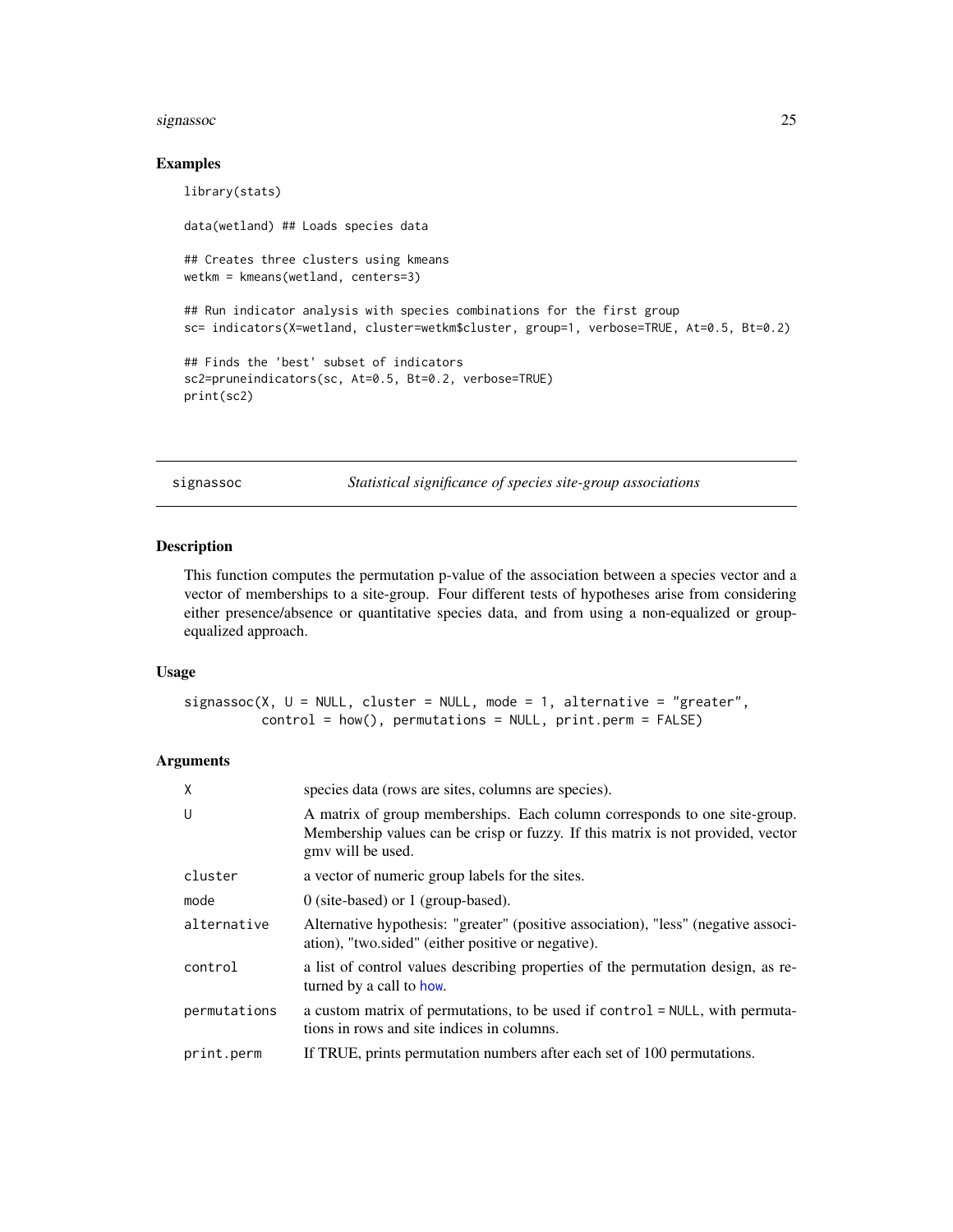#### <span id="page-25-0"></span>Details

Input data for this function is the species matrix X and either a matrix of group memberships  $(U)$ or a vector of numeric group labels (cluster). This R function works for both presence/absence and quantitative species data, depending on the values of the input matrix X. If mode  $= 0$ , the null ecological hypothesis is that the frequency (or abundance) of the species of interest in sites belonging to the site group is not higher than the frequency (or abundance) in sites not belonging to it. If mode = 1, the null ecological hypothesis is that the relative frequency (average abundance) of the species of interest is not higher in the target site group than in other groups. See De Cáceres and Legendre for more details.

Complex permutation designs are allowed through the function [how](#page-0-0) from package "permute". If those are not enough, the user can set control = NULL and specify a custom matrix of permutations to test with parameter permutations.

#### Value

Returns a matrix of p-values, where species are in rows and groups are in columns. Two additional columns indicate the group with lowest p-value and the p-value for this group after Sidak's correction for multiple testing.

#### Note

Users should be aware that the significance test in signassoc is not exactly the same as the one in indval from labdsv package. The signassoc function is using the preference for the target group (either non-equalized or group-equalized) as test statistic. After every permutation the preference for the target group is recalculated. The function is therefore testing the null hypothesis stating that the preference of the species for a given site group is due to chance only (as in Bakker 2008). The test is repeated for every group, and this is the reason why there are as many p-values as groups. In contrast, the indval function from labdsv package uses the maximum preference value as test statistic, and the maximum preference value is recalculated after each permutation. The maximum preference may correspond to other groups than the one chosen for the unpermuted data. indval function from labdsv package is therefore testing the null hypothesis saying that the group with observed maximum preference is not such, because the maximum preference was in that group due to chance only. In order to get the consistent results compared to the indval function, users should use the function [multipatt](#page-10-1), along with the option duleg=TRUE.

#### Author(s)

Miquel De Cáceres Ainsa, CTFC

#### References

Bakker, J. 2008. Increasing the utility of Indicator Species Analysis. Journal of Applied Ecology 45: 1829-1835.

De Cáceres, M. and Legendre, P. 2009. Associations between species and groups of sites: indices and statistical inference. Ecology 90(12): 3566-3574.

# See Also

[strassoc](#page-26-1), [multipatt](#page-10-1), [how](#page-0-0)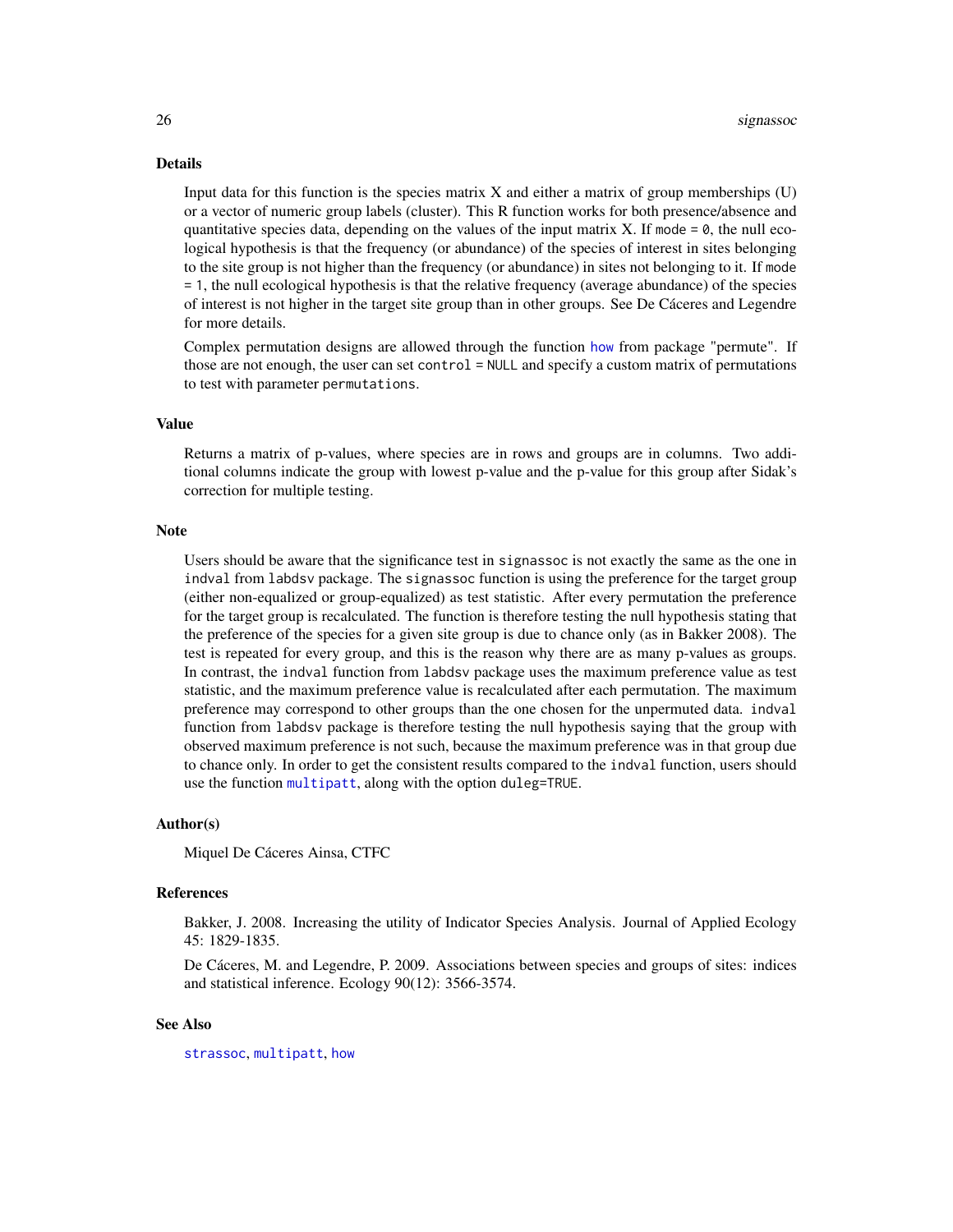#### <span id="page-26-0"></span>strassoc 27

#### Examples

library(stats) data(wetland) ## Load species data wetkm = kmeans(wetland, centers=3)## Create three clusters using ## Look for species whose abundance is significantly higher in one of the three groups signassoc(wetland, cluster=wetkm\$cluster, mode=1, control = how(nperm=999)) ## Look for species whose abundance is significantly higher in sites belonging ## to one group as opposed to sites not belonging to it. signassoc(wetland, cluster=wetkm\$cluster, mode=0, control = how(nperm=999))

<span id="page-26-1"></span>strassoc *Strength of species site-group associations*

#### Description

This function computes the strength of the association between a species vector and a vector of memberships to the site-group. Several statistics are possible, following De Cáceres and Legendre (2009). The choice of the most appropriate statistic depends on the application. If required, bootstrap confidence interval bounds are also computed.

#### Usage

strassoc(X, cluster, func = "r", group = NULL, nboot.ci = NULL, alpha.ci = 0.05, c = 1)

# Arguments

| X        | species data (rows are sites, columns are species).                                                                                                                                                              |
|----------|------------------------------------------------------------------------------------------------------------------------------------------------------------------------------------------------------------------|
| cluster  | a vector of numeric group labels for the sites.                                                                                                                                                                  |
| func     | the association index to be used. Accepted function names: "r", "r.g", "IndVal",<br>"IndVal.g", "A", "A.g", "B", "cos", "cos.g", "r.ind", "r.ind.g", "s.ind", "s.ind.g"<br>(lowercase values are also accepted). |
| group    | Group for which association values are to be computed. If group=NULL, asso-<br>ciation values will be computed for all groups.                                                                                   |
| nboot.ci | Number of bootstrap samples. If NULL then confidence intervals are not esti-<br>mated.                                                                                                                           |
| alpha.ci | Error in confidence intervals.                                                                                                                                                                                   |
| C        | Total abundance per site (used in functions "r.ind", "r.ind.g", "s.ind", "s.ind.g"<br>only).                                                                                                                     |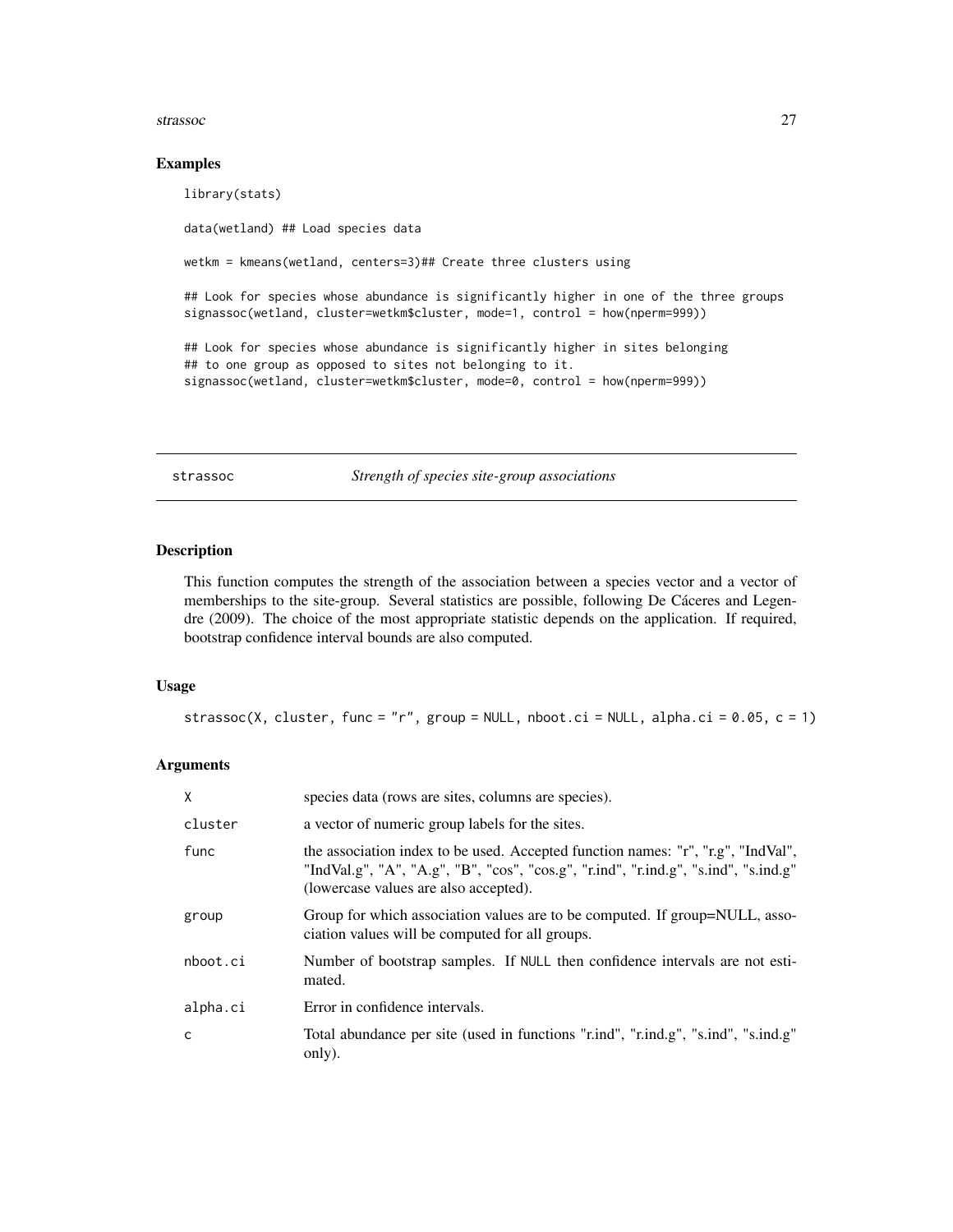<span id="page-27-0"></span>Details

This R function is applicable to both presence-absence and quantitative species data, depending on the values in the input matrix X. Indices "r","r.g","cos" and "cos.g" correspond to the general correlation generalization ("r" is the point-biserial correlation coefficient), whereas "r.ind", "r.ind.g", "s.ind" and "s.ind.g" correspond to the individual-based generalization. Both approaches give the same results for binary (presence-absence) species data. Indicator value indices "IndVal" and "Ind-Val.g" are partial generalizations of the indices of the presence-absence indices. The "IndVal" index of Dufrêne & Legendre (1997) is called "IndVal.g" here and strassoc returns the square root of the original index. Indices "A","A.g" and "B" are the asymmetric quantities into which indicator values "IndVal" and "IndVal.g" can be decomposed. See De Cáceres and Legendre for details on the relationships between these indices and their usage. Bootstrap confidence intervals are computed using the simple percentile method (Manly 1997).

#### Value

Returns a matrix of association values, where species are in rows and groups are in columns. If nboot.ci is not null, then a list is returned, where 'stat' contains the matrix of association values, and the lower and upper confidence limits are given in supplementary matrices named 'lowerCI' and 'upperCI' respectively.

#### **Note**

This function gives the same association values as function indval in package "labdsv" when used setting func="IndVal.g", excepting the fact that the square root IndVal values is returned instead of the original IndVal.

#### Author(s)

Miquel De Cáceres Ainsa, Biodiversity and Landscape Ecology Laboratory, Centre Tecnologic Forestal de Catalunya

## References

De Cáceres, M. and Legendre, P. 2009. Associations between species and groups of sites: indices and statistical inference. Ecology 90(12): 3566-3574.

Dufrêne, M. and P. Legendre. 1997. Species assemblages and indicator species: The need for a flexible asymetrical approach. Ecological Monographs 67:345-366.

Manly, B. F. J. 1997. Randomization, bootstrap and Monte Carlo methods in biology. Chapman and Hall Texts in Statistical Science Series.

# See Also

#### [signassoc](#page-24-1), [multipatt](#page-10-1)

#### Examples

## Load species data data(wetland)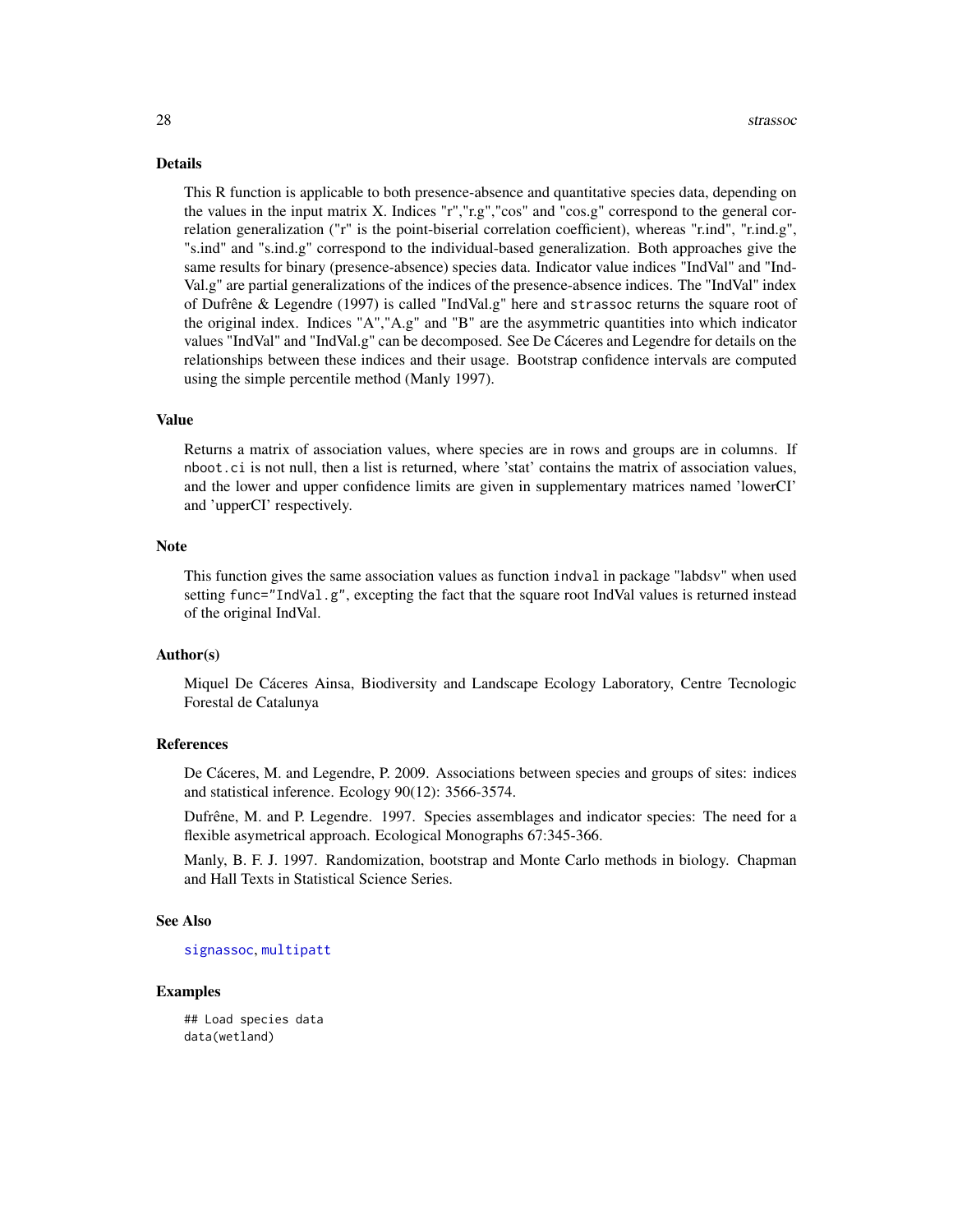# <span id="page-28-0"></span>summary.multipatt 29

```
## Create three clusters using
wetkm = kmeans(wetland, centers=3)
## Compute Dufrene and Legendre's IndVal
strassoc(wetland, wetkm$cluster, func="IndVal.g")
## Compute point-biserial correlation, with bootstrap 95 percent confidence intervals
strassoc(wetland, wetkm$cluster, func="r",
        nboot.ci =100)
```
<span id="page-28-1"></span>summary.multipatt *Summarizing multi-level pattern analysis*

# Description

This is a summary function for multipatt objects.

# Usage

```
## S3 method for class 'multipatt'
summary(object, alpha=0.05, minstat=NULL, At = NULL, Bt=NULL, indvalcomp=FALSE, ...)
```
# Arguments

| object     | An object returned by function multipatt.                                                                                                                                                      |
|------------|------------------------------------------------------------------------------------------------------------------------------------------------------------------------------------------------|
| alpha      | Significance level for selecting species in the summary.                                                                                                                                       |
| minstat    | Minimum value of the statistic for selecting species in the summary.                                                                                                                           |
| At         | Minimum value of positive predictive value (A) for selecting indicators. This<br>argument is effective only if multipatt function was executed using func=<br>"IndVal" or func = "IndVal.g".   |
| Bt         | Minimum value for sensitivity (B) for selecting indicators. This argument is<br>effective only if multipatt function was executed using func = "IndVal" or<br>$func = "IndVal.g".$             |
| indvalcomp | Flag used to report components "A" (or "A.g") and "B" of indicator values. This<br>argument is effective only if multipatt function was executed using func=<br>"IndVal" or func = "IndVal.g". |
| $\cdots$   | Additional arguments of the summary function.                                                                                                                                                  |
|            |                                                                                                                                                                                                |

# Details

The summary function for multipatt objects presents the results of the analysis by grouping species following their associated site group combination. Only significantly associated species are listed for each combination. The user can limit the species shown by setting a significance level and the minimum value for the strength of the association.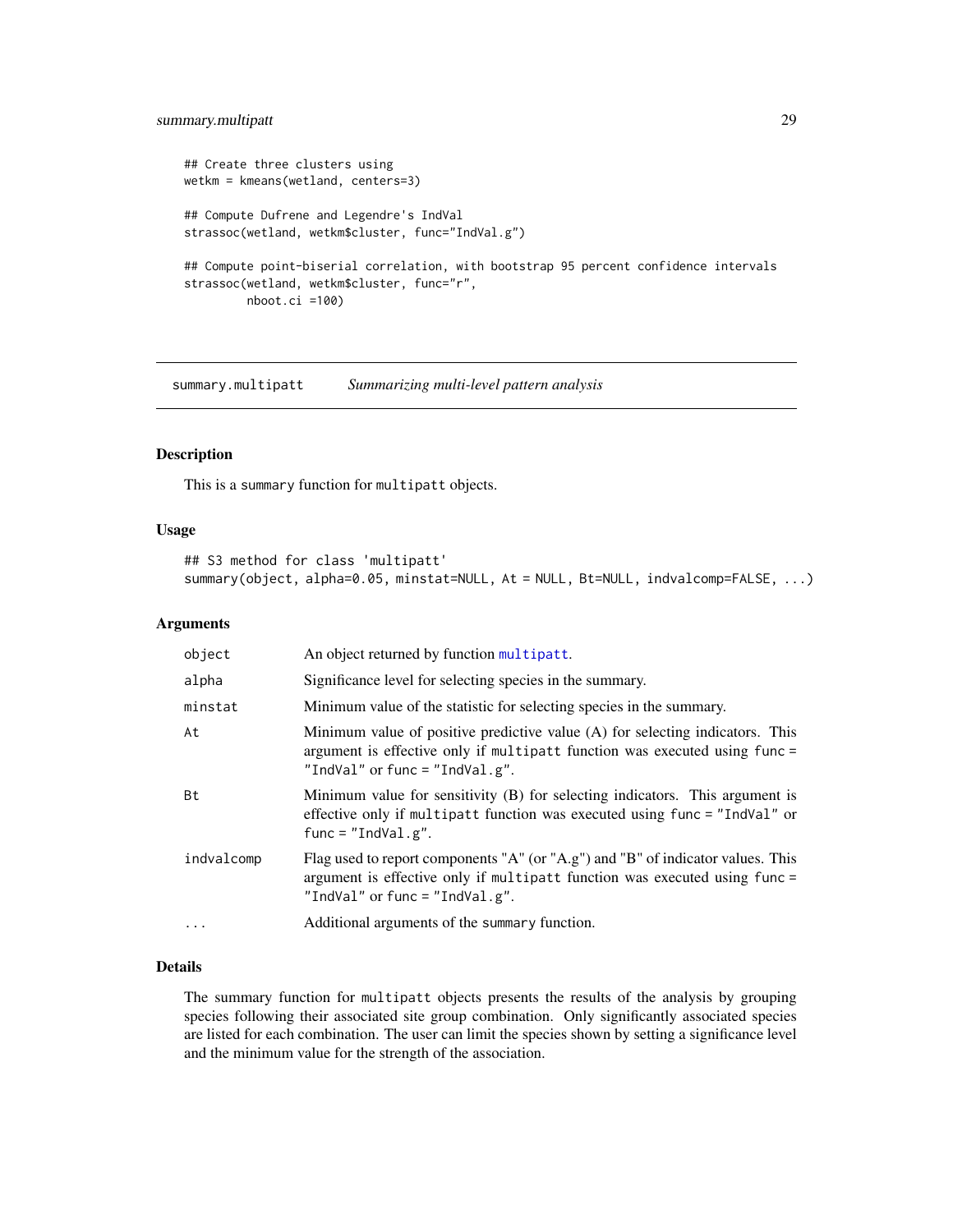<span id="page-29-0"></span>30 wetland

#### Author(s)

Miquel De Cáceres Ainsa, CTFC

# See Also

[strassoc](#page-26-1), [signassoc](#page-24-1), [multipatt](#page-10-1)

# Examples

library(stats)

## Loads species data data(wetland)

## Creates three clusters using kmeans wetkm = kmeans(wetland, centers=3)

## Runs the combination analysis using IndVal.g as statistic wetpt = multipatt(wetland, wetkm\$cluster)

## Lists those species with significant association to one combination summary(wetpt)

## Lists those species with significant association to one combination, ## including indval components summary(wetpt, indvalcomp=TRUE)

wetland *Wetland vegetation data set*

#### Description

Vegetation of the Adelaide river alluvial plain (Australia). This data set was published by Bowman & Wilson (1987) and used in Dale (1988) to compare fuzzy classification approaches.

#### Usage

data(wetland)

# Format

A data frame with 41 sites (rows) and 33 species (columns). Abundance values are represented in abundance classes.

# Source

Bowman, D. M. J. S. and B. A. Wilson. 1986. Wetland vegetation pattern on the Adelaide River flood plain, Northern Territory, Australia. Proceedings of the Royal Society of Queensland 97:69- 77.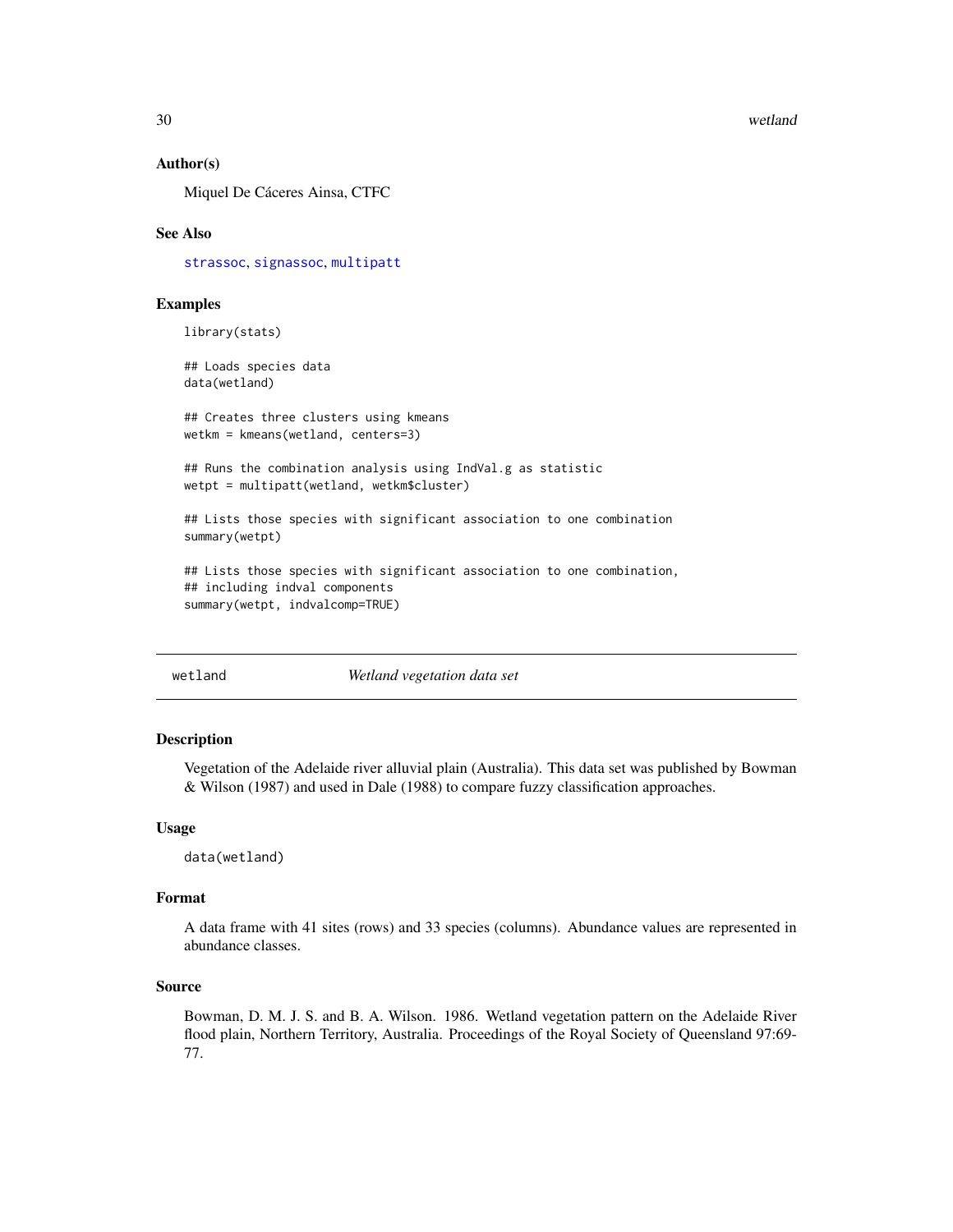#### wetland 31

# References

Dale, M. B. 1988. Some fuzzy approaches to phytosociology. Ideals and instances. Folia geobotanica et phytotaxonomica 23:239-274.

# Examples

data(wetland)